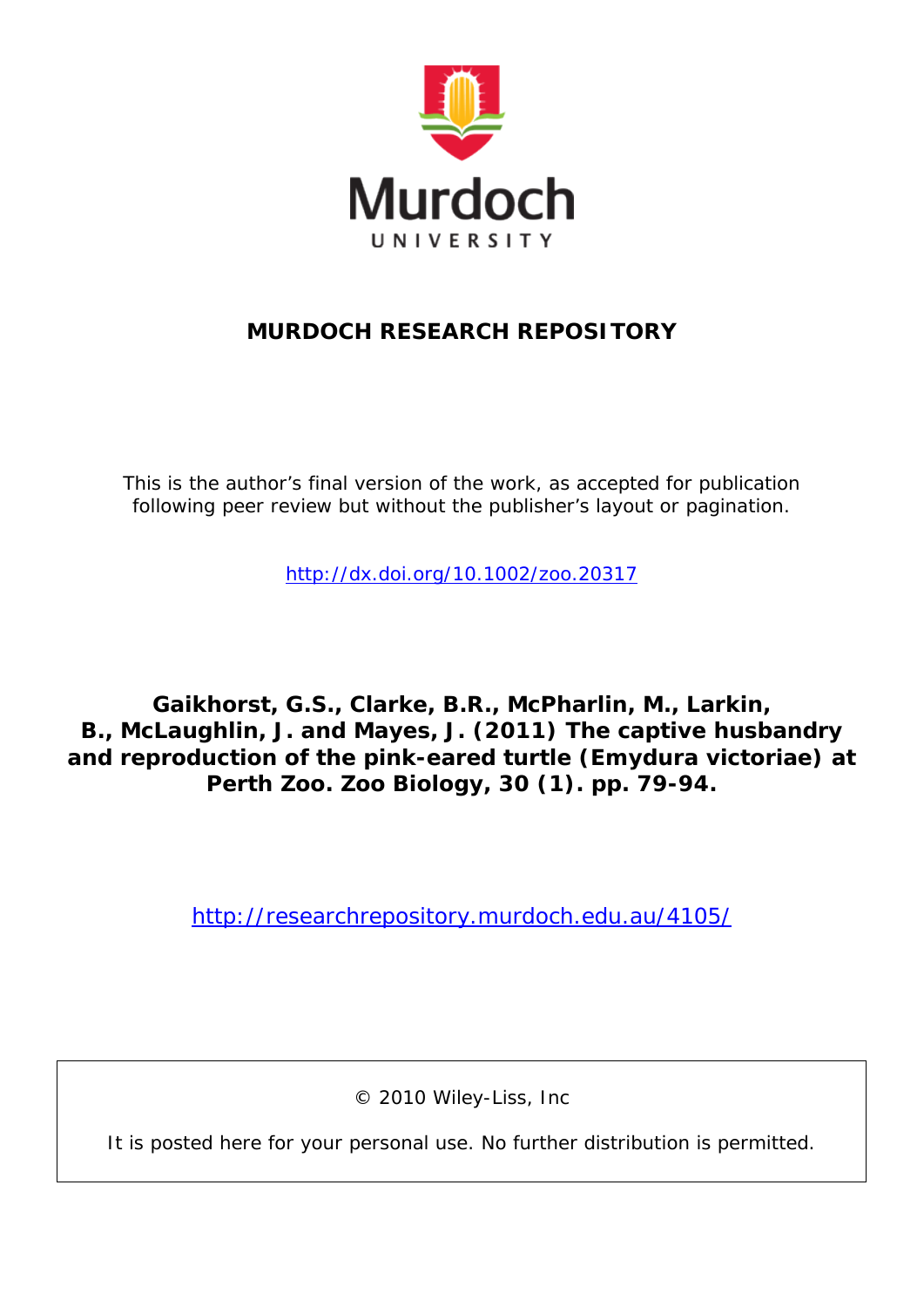# **The captive husbandry and reproduction of the pink-eared turtle (Emydura victoriae) at Perth Zoo**

G.S. Gaikhorst<sup>1</sup>, B.R. Clarke<sup>2</sup>, M. McPharlin<sup>3</sup>, B. Larkin<sup>3</sup>, J. McLaughlin<sup>4</sup> and J. Mayes<sup>3</sup>

- 1. Native Species Breeding Programs, Perth Zoo, South Perth, Western Australia, Australia
- 2. School of Chemical and Mathematical Science, Faculty of Minerals and Energy, Murdoch University, Murdoch, Western Australia, Australia
- 3. Perth Zoo, South Perth, Western Australia, Australia
- 4. Marine and Atmospheric Research, Centre for Environmental and life Sciences, Floreat, Western Australia, Australia

# **Abstract**

In 1997, Perth Zoo acquired six pink-eared turtles (*Emydura victoriae*) from the wild for display in the reptile facility. There is very little documented information on pink-eared turtles in captivity. This article looks at the reproductive biology, ecology, behavior, diet, and captive husbandry of the species. Eight clutches of eggs were documented over a 2-year period with an average clutch size of 10 eggs. Egg size was recorded with three clutches incubated to hatching. Ten hatchlings were maintained for a growth and development study. Measurements of weight, carapace length, width, height, and plastron length were recorded weekly for about 12 months, and then monthly for approximately 2 years. The data were analyzed and showed positive growth curves in all animals. Sexual dimorphism was observed after 20 weeks and sexual maturity in males observed after 2 years.

**Keywords:** biology; ecology; behavior; diet; growth; development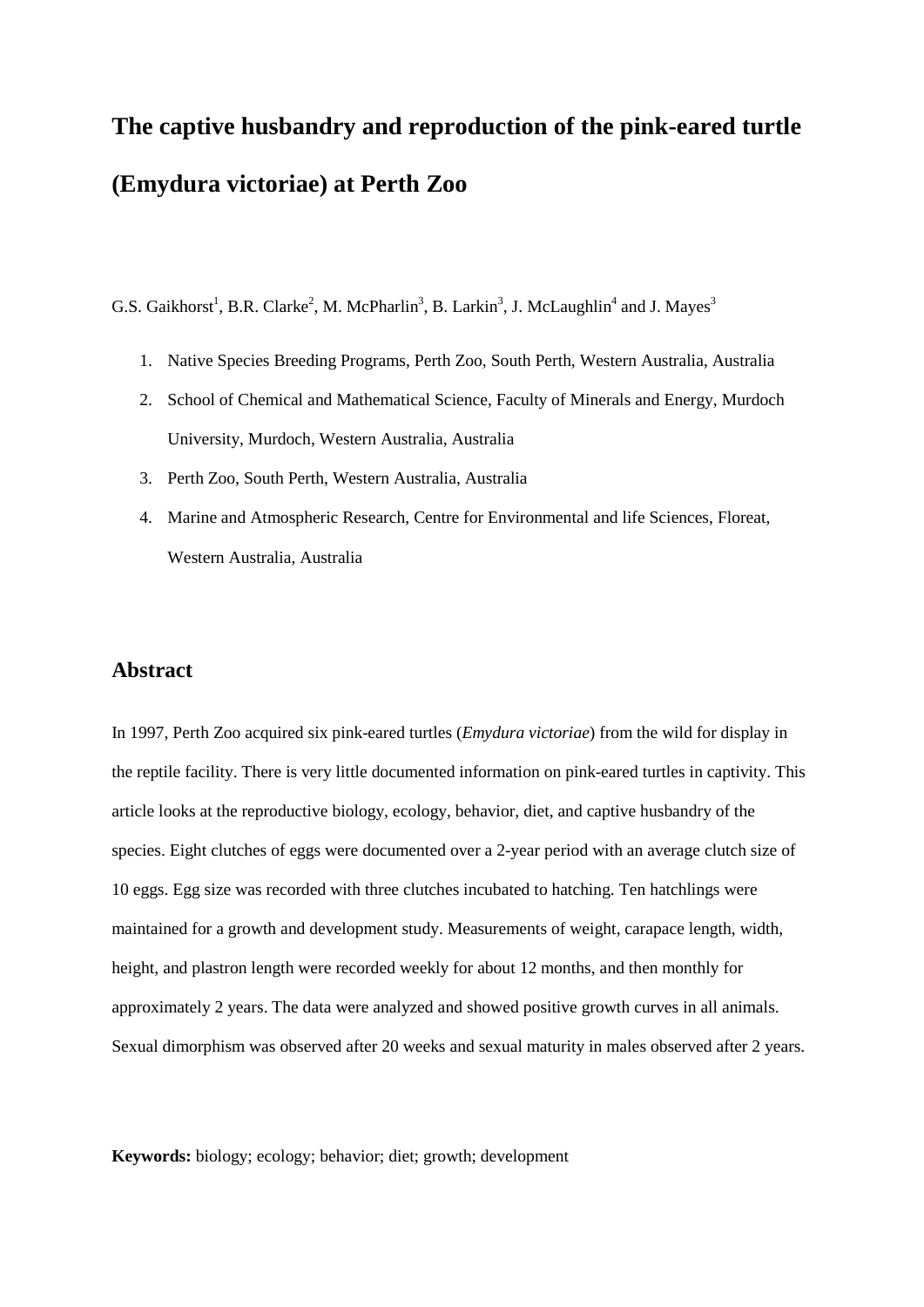# **Introduction**

In 1997, six pink-eared turtles were taken from Lake Kununurra in the Kimberley Ord River drainage. Capture was achieved via drop nets baited with fish and long handled scoop nets after luring the animals closer with fish baits. They were brought to Perth Zoo and quarantined for 30 days before being displayed and housed in the Reptile Encounter. The sex ratio of the group was two males and four females of varying sizes and age. The captive husbandry of the pink-eared turtles was studied for more than 8 years, recording all behavioral, dietary, reproduction, and health information. There are poor data available in captive husbandry and wild biology and ecology on pink-eared turtles, and this article assists in documenting this information.

In 2003 and 2004, the species was captive bred with eight clutches of eggs produced. These clutches were measured and recorded, with three clutches set up for incubation and maintained until hatching; the remaining clutches were discarded. The hatchlings were maintained indoors in an aquatic enclosure with five different growth measurements—weight, carapace length, width, height, and plastron length—taken over a 2-year period. Analysis of this data have shown increased growth in all measurements. Discriminant analysis was also undertaken in order to classify the sexes, using the recorded measurements. Other relevant growth and development information was recorded opportunistically.

# **Review of Literature**

The pink-eared turtle (*Emydura victoriae*) is a common species [IUCN, 2005] of short-necked turtle found in the fresh waters of the Victoria and Daly Rivers, and possibly the Ord River drainage systems, in Northern Territory and Western Australia [Cann, 1998]. At present, the Ord River specimens are of unknown taxonomy, but thought to be *E. victoriae* [Cann, 1998; Kutchling, personal communication].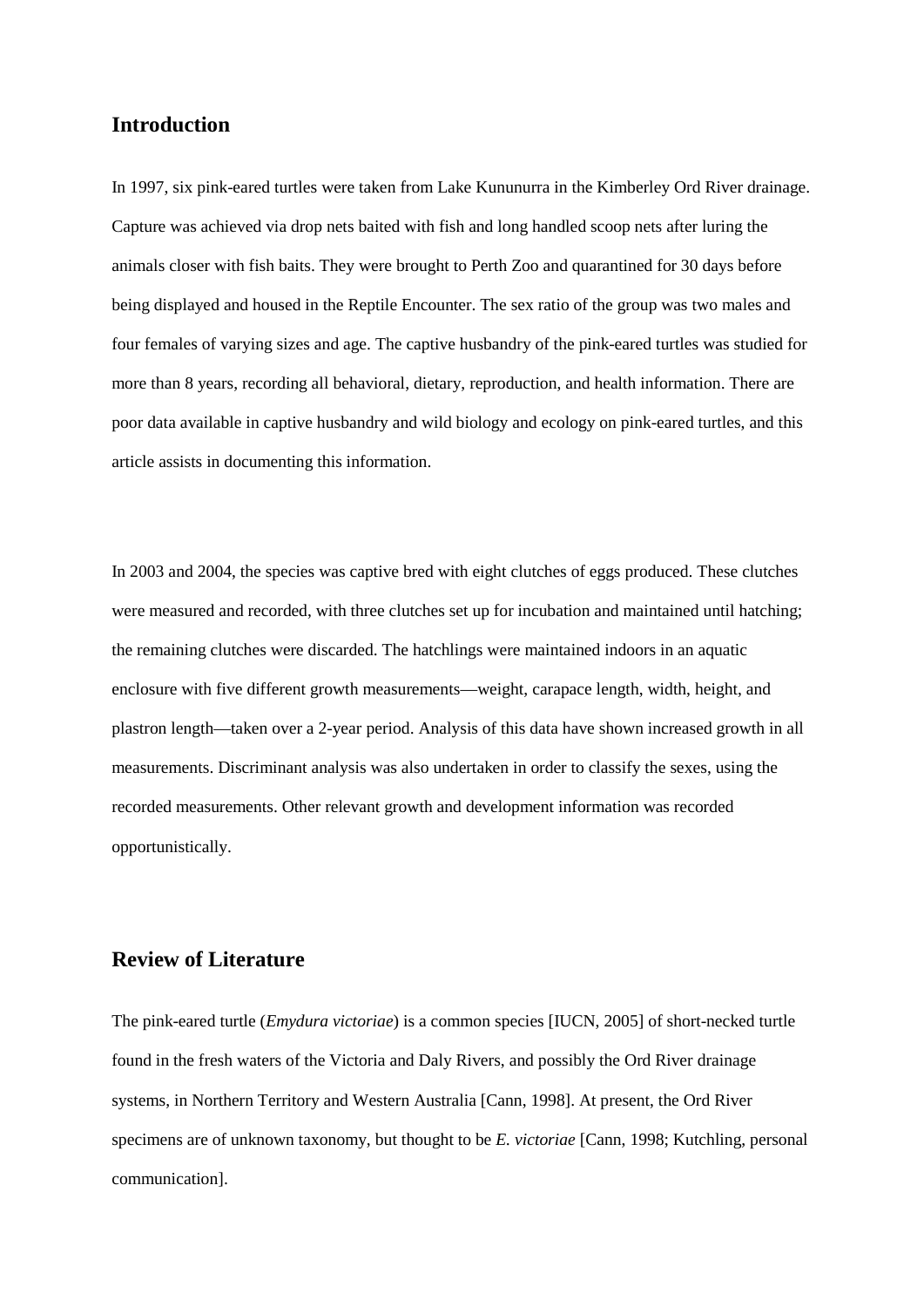It was first described by Gray [1842] as *Chelymys victoriae* from a specimen collected from an unknown origin in northern Australia [Goode,1967]; although Kutchling (personal communication) has visited the British Museum which indicates the Victoria River as the collection site. The species is very similar to *E. australis* [Cann, 1978; Cogger, 2000], and for many years they had been confused as the same species. Only recently was *E. victoriae* separated as its own taxa within the *Emydura* group, based on the drainage system found [Cann, 1998]. This species is a larger member of the red-faced turtle complex, with female carapace lengths of 200+ mm long. With a salmon-colored temporal stripe that runs from the eye to the neck and a second one that runs along the lower jaw [Cogger, 2000], this species is difficult to identify from others in the complex. Red or pink markings are also located with stripes and/or spots on the legs and a light chocolate brown shell. The plastron is a white-cream color. Aged specimens may have macrocephaly, which is the gross enlargement of the muscular tissue between the jaw and eye [Cogger, 2000].

The wild diet of this species is poorly documented, but they are considered omnivorous and have been reported to feed on freshwater mussels, snails, insects, crustaceans, and vegetable matter, as found in scat analysis [Cann, 1998].

There is very little information on the reproductive biology of *E. victoriae* in situ. One nest, on the Mary–McKinlay River junction in the Northern Territory, was observed on October 21 and was estimated to have laid eggs in August [Smith and Wood, 1985]. The nest contained an estimated 16– 17 eggs, with about 5 already hatched. One egg contained a dead embryo with the remaining eggs viable. Owing to egg degradation, reliable measurements could not be taken. Ten hatchlings were measured: weight 5.73 g (mean), carapace length 3.16 cm (mean), width 2.87 cm, and height 1.58 cm (mean). Legler [1985] reports that in the Northern Territory *Emydura* species laid eggs from late August to early November. It is thought that nesting occurs around this period to correspond eggs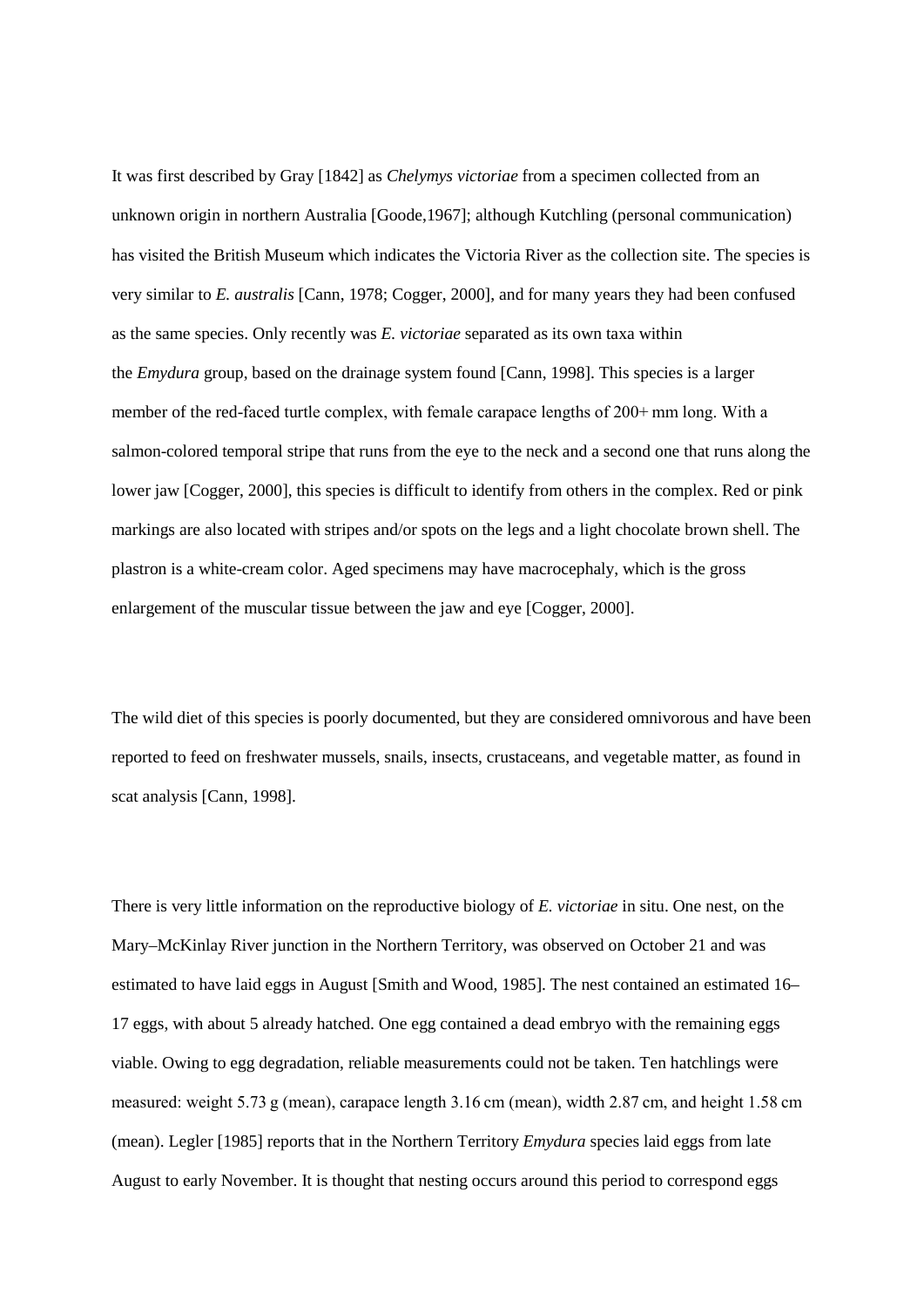hatching with the start of the wet season, which ensures hatchlings have a good head start owing to an abundance of water [Doody and Welsh, 2005].

In late September and early October 1996 tracks were observed from female *E. victoriae* with a disturbed clutch observed in mid-October [Doody and Welsh, 2005].

# **Materials and methods**

## **Animals**

Four females were captured from Lake Kununurra in 1997, weighing 136, 358, 582, and 928 g. At the time of mating, these animals weighed 1,100, >615, 886, and 1,090 g. Males ranged in size at the time of capture from 246 to 198 g. Of the fertile clutches produced, these animals weighed 391 and 460 g. Age was difficult to determine in most of the animals, but the 100–200 g animals at the time of capture would most probably have been 1–2-year-old animals. Turtles were identified by Trovan PIT tags (Trovan Ltd, United Kingdom) inserted subcutaneously into the hind limb. However, the females could be visually identified by their larger size and shell markings.

Growth measurements were undertaken on five male and five female pink-eared turtles and identified by marking the carapace (see section "Diet" for details). Juveniles were maintained in small groups of similar size and feeding stage. Turtles were positively sexed at 2 years of age by shell morphology. Males showed a distinct concave plastron while the females' is convex in shape.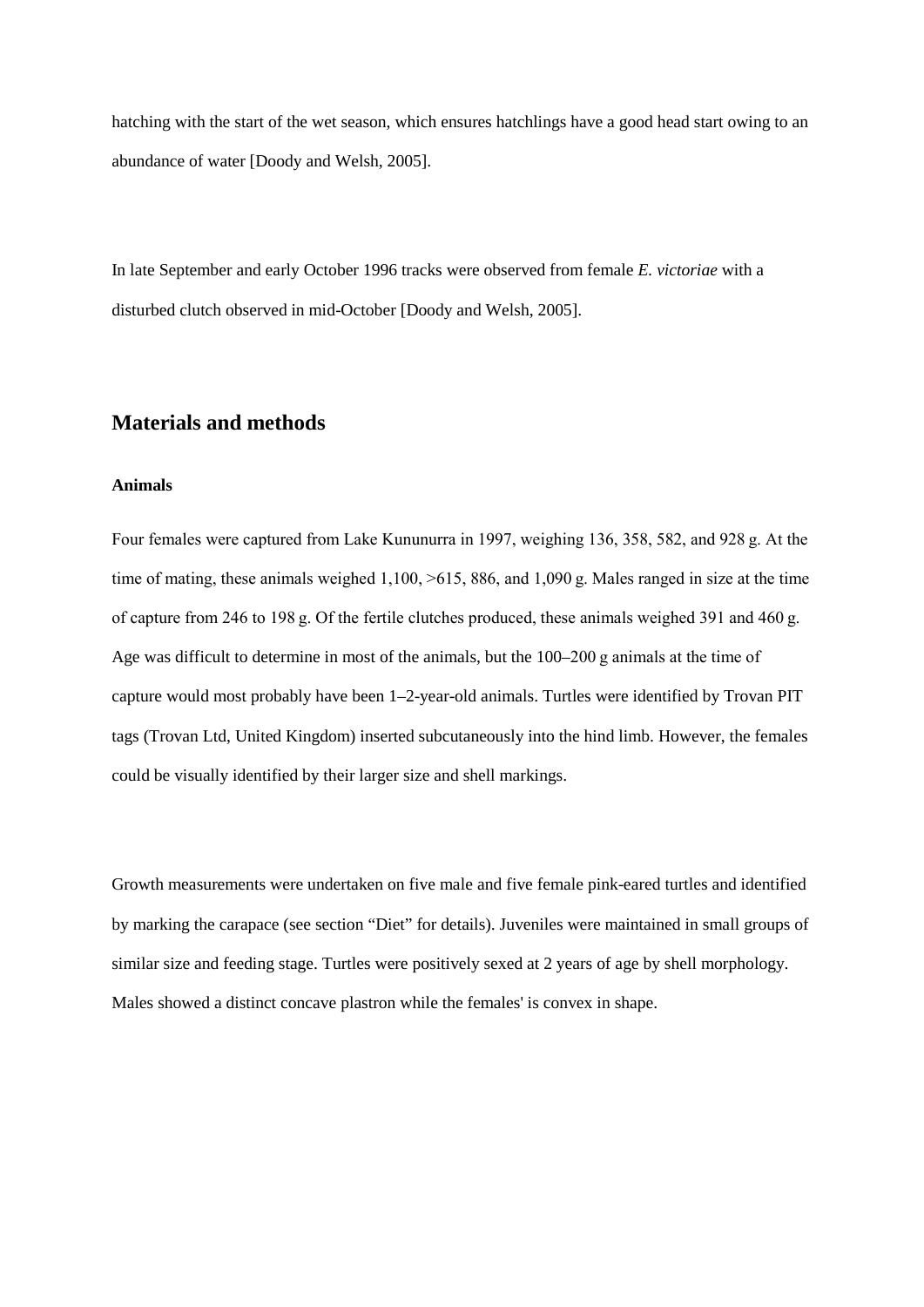#### **Enclosures**

The breeding enclosure on display was approximately 18  $m^2$ , with a 3–4  $m^2$  pond on one side. The pond was 60 cm deep at one end and 35 cm at the other. A small gravel land area allowed the turtles to exit the water. There were rocks and driftwood in the water which were used as hiding areas and basking points. The turtles shared the enclosure with Mitchell's water monitors (*Varanus mitchelli*), primitive archerfish (*Toxotes lorentzi*), and blue catfish (*Arius graeffei*).

A large bacterial filtration system (approximately 120 l) helped clean the water and fed a waterfall into the pond. It was heated via 4 300 W aquarium heaters and maintained a water temperature range of 24–26°C in summer and 22–24°C in winter. The heaters were cased within a protective PVC tube. The tube had many holes drilled into it to allow water flow which prevented the turtles being burnt if they lay on it.

Basking lights were provided to give heat and adequate UV radiation exposure for the animals. The bulbs were situated approximately 40 cm above basking points on land or logs. These consisted of 300 W infrared bulbs and 300 W Osram Ultravitalux bulbs (Osram Sylvania, Danvers, MA) that were on a 12 hr timing system.

Holding ponds consisted of plastic tubs of various sizes that were maintained both indoors and outdoors. These facilities had heating supplied via the 200 W aquarium heaters and filtered by either canister filters or the keeper syphoning on a regular basis. Hiding areas were supplied in the form of bark, wood, rocks, and vegetation. Substrates consisted of white sand or nothing. Coarse river gravel was initially provided, but the turtles incurred nail injuries from digging in this substrate. Basking lights were supplied; these consisted of 100 W spotlights fixed onto a rock, wood, or vegetation. UV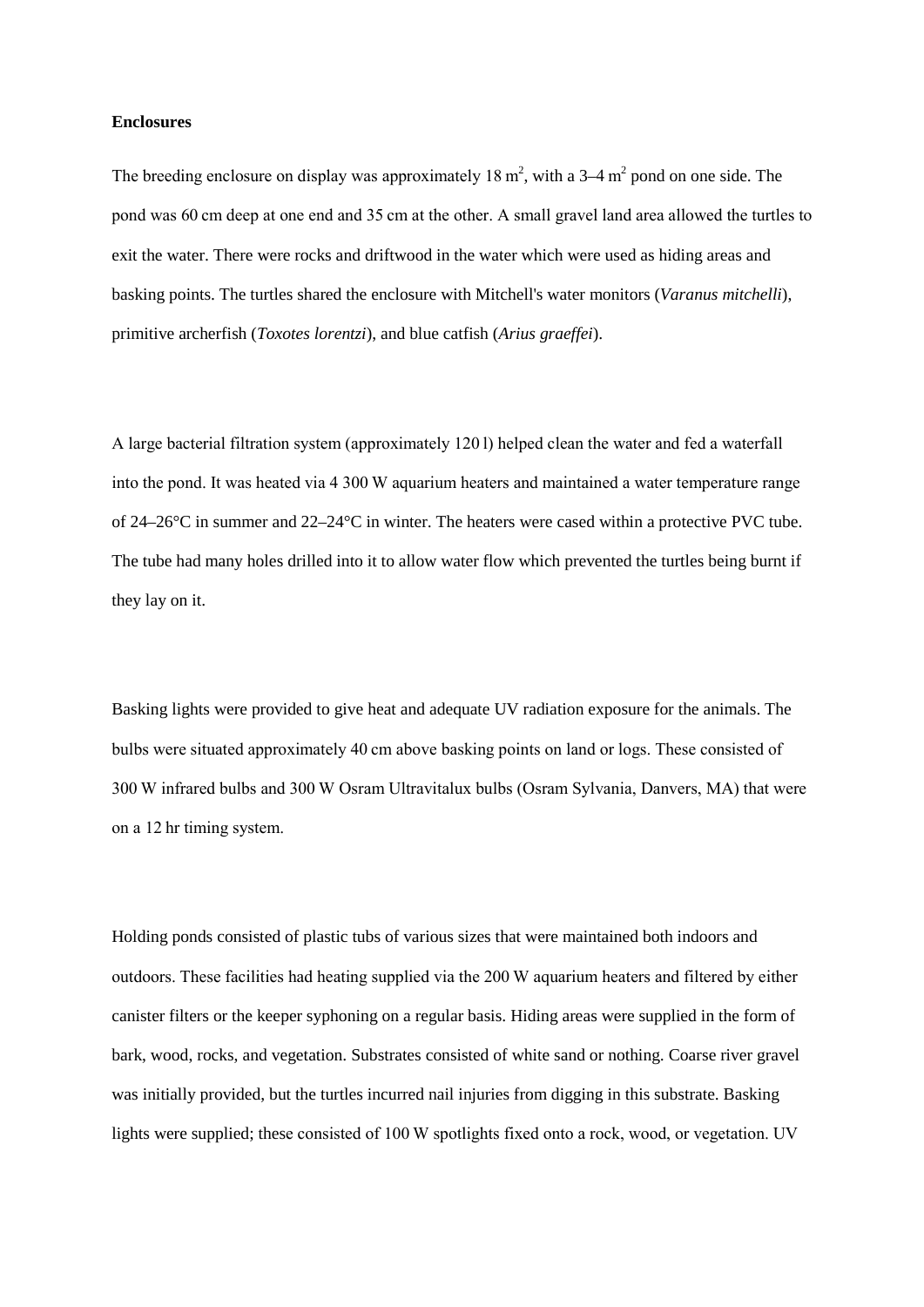was supplied via the 20 W Silvania Reptistar fluorescent tubes (Osram Sylvania), maintained on a 12 hr light cycle.

## **Husbandry**

The daily husbandry regimen consisted of enclosure cleaning, water maintenance, light, temperature, and health monitoring, and feeding.

Water temperatures were adjusted according to seasons  $(22-24^{\circ}C \text{ in winter and } 24-26^{\circ}C \text{ in summer}).$ Air temperature and humidity were maintained at normal daily levels. Water quality was maintained by regularly cleaning uneaten foods and fecal matter as well as frequent water changes. Ph, nitrates, nitrites, and ammonia were monitored through commercial water-testing kits. External filters were cleaned weekly or as required. Shell scutes were regularly removed from the water with a fish net in order to prevent blocking the filter intake valves. It is important to note that filter material was washed in old exhibit water so as to not kill the bacteria load in the filter.

Very few health issues arose in the species. Nail injuries were treated with Silverzine topical cream (Smith and Nephew Healthcare, Mount Waverley, Victoria, Australia) application and left to dry for 1 hr before being placed back in the pond. A shell and skin fungus affected several animals and was treated by drying the animals out and treating with Silverzine topical cream. It was suspected that inadequate filtration caused the fungal problem; as a result, the filtration system was modified.

In group situations, it was found that smaller turtles were shy and had a diminished feeding response, possibly as a result of being housed with larger, more dominant cage mates.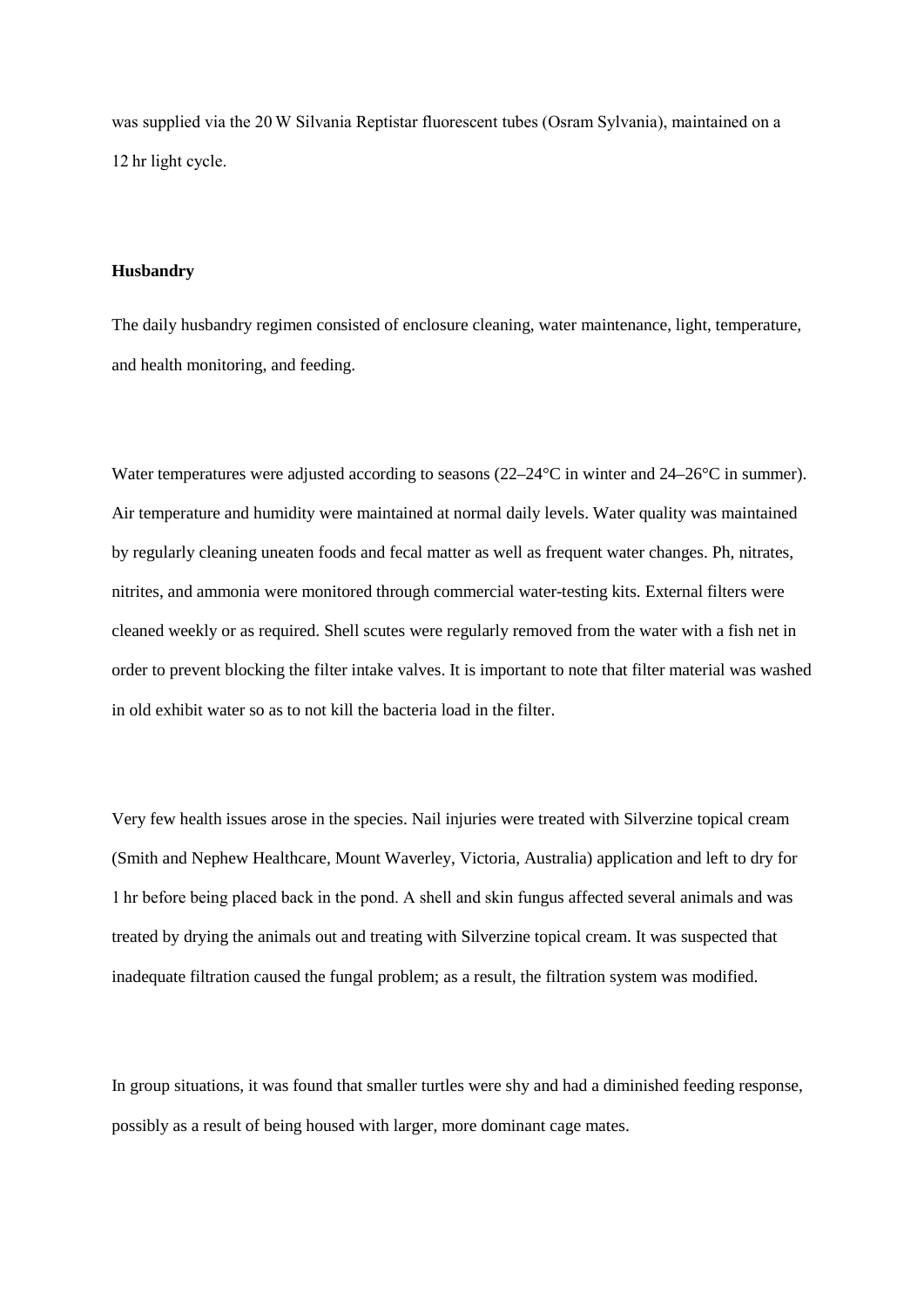#### **Diet**

Feeding was undertaken three times a week for adults. Juvenile turtles were fed daily, which decreased to every second day as animals got older and started eating solid foods.

Adult turtles were fed a varied diet consisting of crickets, mealworms, roaches, prawns, white-and bluebait fish, herring, squid, chopped mice, rats, and turtle pudding (see Appendix A for turtle pudding diet breakdown). Each turtle was fed ad lib, but would probably consume about 10 g three times a week.

The turtles were also fed on vegetation, including *Hibiscus*, *Caprosma*, and *Ficus* species. A small branch of one of these fodder species was put into the pond over the summer period and was opportunistically grazed upon.

Juvenile turtles were harder to feed requiring live foods to stimulate a feeding response. The most common and easy foods to obtain were mosquito larvae, blood worms, and brine shrimp. Once feeding started, the young turtles were weaned onto other food items. Insects, such as live crickets and mealworms, also assisted in the weaning process. Some turtles accepted the feeding changes earlier than others and grew considerably faster, as a result. Larger animals were separated from smaller animals to reduce competition. Larger food items were chopped to smaller pieces to suit the young turtles' size.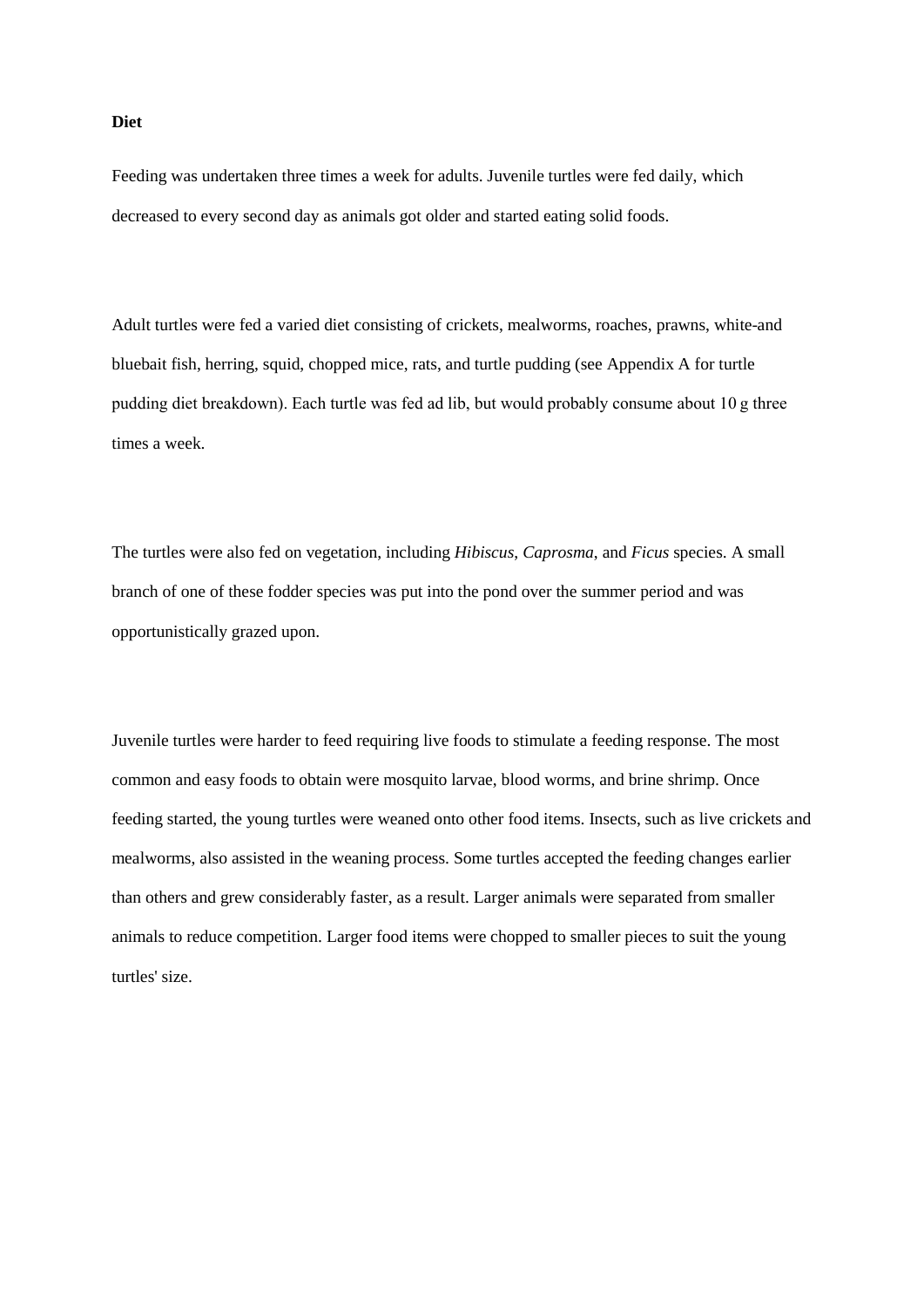#### **Measurements**

Five growth measurements were taken over a 2-year period: weight, carapace length, width, height, and plastron length. Data were collected weekly for 38 weeks to monitor the juveniles' initial feeding and growth. Measurements were taken fortnightly until 51 weeks and monthly until 100 weeks.

Animals were identified by marking the carapace scutes with red nail polish. Different clutches were allocated different scute types. Clutch one was marked on the marginal scutes with one starting at the first marginal to the right of the nuchal and numerically running clockwise around the shell. Clutch two was marked on the costal scutes starting at the top of the shell behind the nuchal and running clockwise around the shell. Clutch three was marked on the median (or vertebral) scutes that run down the center of the shell. Median scutes were divided by the vertebral ridge, and numbering started at the top right (one) and ran clockwise finishing at the top left (six).

Juveniles were weighed on electronic scales (precision balances). For more accurate data, scales to the decimal gram were used particularly when the animals were small. They were placed on a small plastic lid that sat underneath the plastron raising their legs off the ground which prevented them from moving off the scales.

The carapace length, width, height and plastron length were measured with callipers to 0.5 mm.

Carapace length was measured from the top of the nuchal scute on top of the neck to the end of the supracaudal scutes, straight length. The marginal scutes at the end of the shell are serrated and the longest point on the scutes was measured and not the indent (maximal carapace length, not midline carapace length).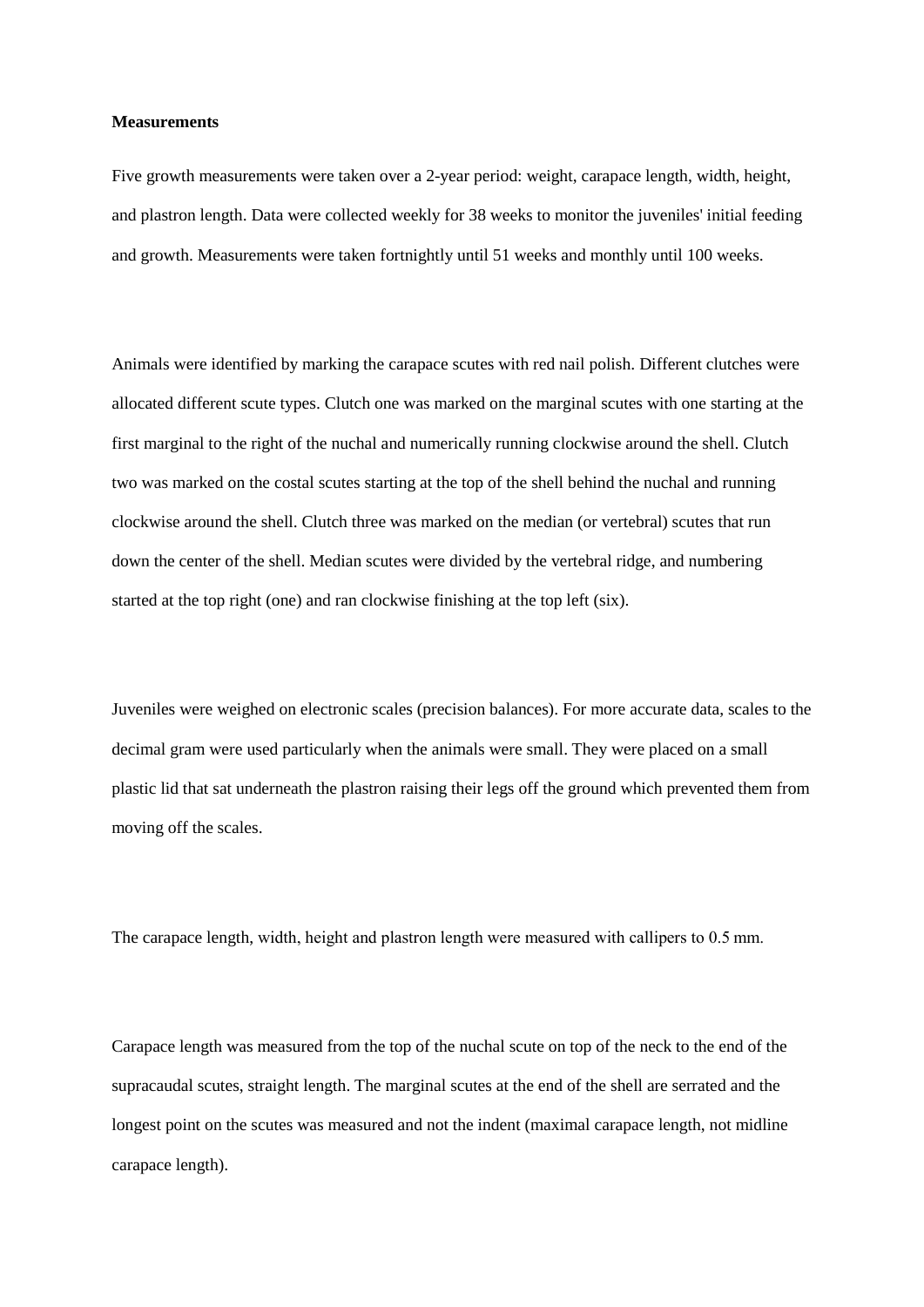Carapace width was measured from the furthest marginal points along the carapace (maximal carapace width); this was about marginal six or seven from the nuchal.

Carapace height was measured from the highest point along the vertebral line of the median scoots on the carapace to under the plastron, which was usually around the intergular shield.

Plastron length was measured from the end of the gular shields under the neck (these are serrated from the further most point) to the tip of the anal shields. The anal shields are divided, so the measurement is taken at the further most point (maximal plastron length, not midline plastron length).

### **Statistical Analysis**

Measurements of carapace length, width, height, and animal weight, respectively, were taken at regular intervals for each of the five males and five female turtles. Naturally, these measurements tend to increase in time. At any one time, the observations may be thought of as measurements on correlated data, as it is reasonable to expect the variables weight, carapace length, width, and height to be related in some way.

One objective is to see whether the two groups of turtles—males and females—can be distinguished based only on the measurements, bearing in mind that the turtles are of the same age. That is, is there any evidence of sexual dimorphism and at what age is this apparent? Statistically speaking, assuming the different turtles yield independent measurements, one, in essence, wishes to discriminate between the sexes based on the variables weight, carapace length, width, and height. This is the objective of the statistical procedure known as discriminant analysis.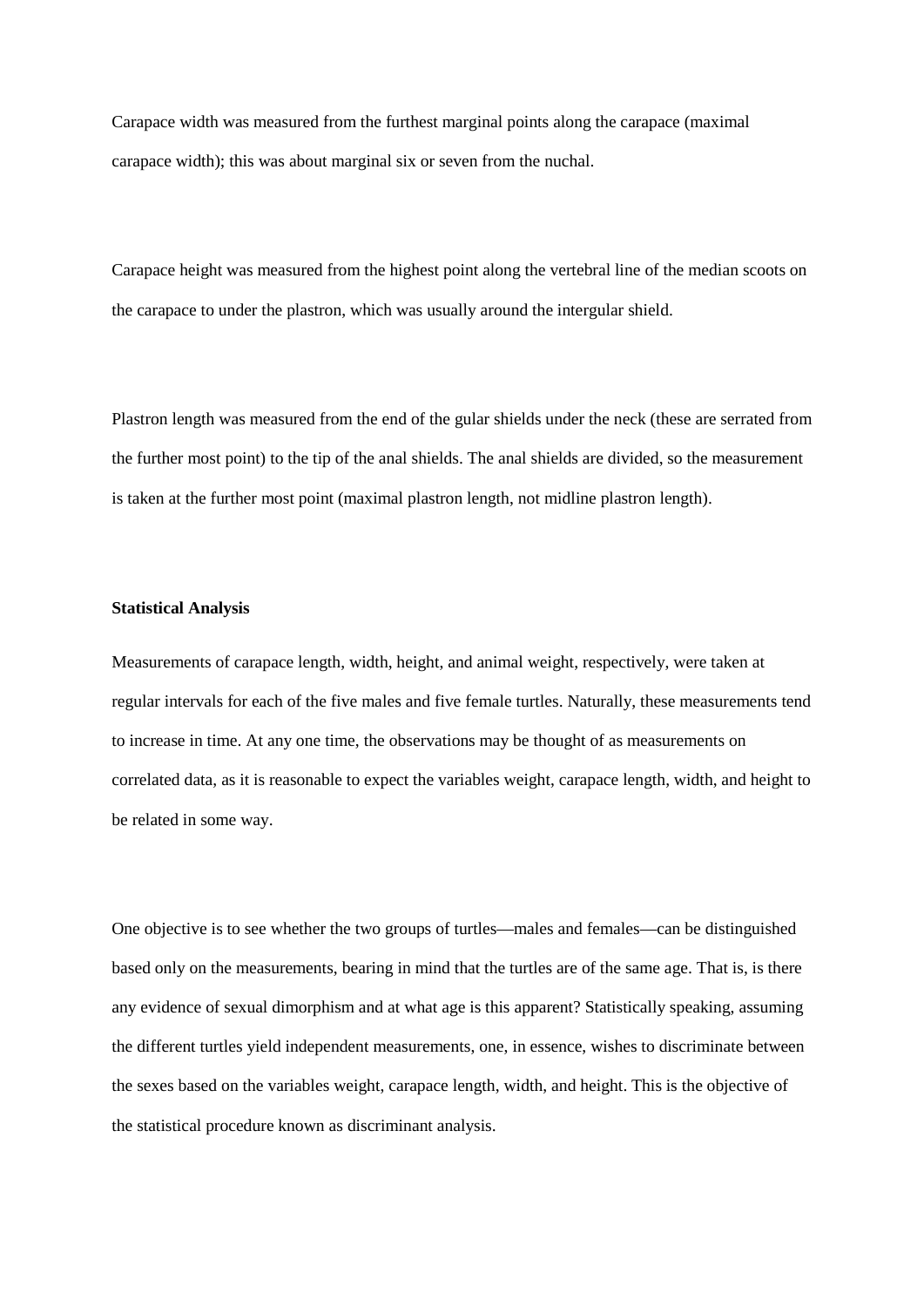Discriminant analysis is cited in well-known text books on multivariate statistics, including Morrison [1990] and Johnson and Wichern [1998], which typically relies on an assumption of multivariate normality of the data. The first mentioned text refers to Jolicoeur and Mosimann [1960] who analyzed size and shape variation in the painted turtle, whereas Jolicoeur [1963] suggests taking logarithms of the shape measurements before doing a multivariate statistical analysis. Based on this observation at each of 10, 20, 30, 40, and 50 weeks, respectively, the training sample of 10 multivariate observations of four-dimensional data (Ln (le), Ln (Wi), Ln (Ht), Ln (Wt)), where Ln represents natural logarithms (for the five males and five females) was used to classify the observations into the two groups, males and females.

Discriminant analysis for the two groups essentially seeks to find that one linear combination of the four variables can be used as a measure to classify turtles into male and female. The analysis was carried out using Minitab 15.0.

# **Results**

#### **Reproductive Behavior**

Pink-eared turtles at Perth Zoo were found to be seasonal breeders, with reproductive behaviors observed from September to November with oviposition starting in late November and ending in April. Adult males in the captive group were observed displaying to the females throughout the breeding season. This entailed the male swimming head first toward the female, waving and vibrating its forelimbs in the female's face. This was also observed when the male swam beside and over the top of the female. Nipping on the legs and shell has also been observed, but no injuries were recorded from these actions. More than one male has been observed courting a female at the same time. Possibly in response to harassment by the male, females have been observed displaying aggression toward the males as well as the other females. This consists of biting feet, shell, head, and tail.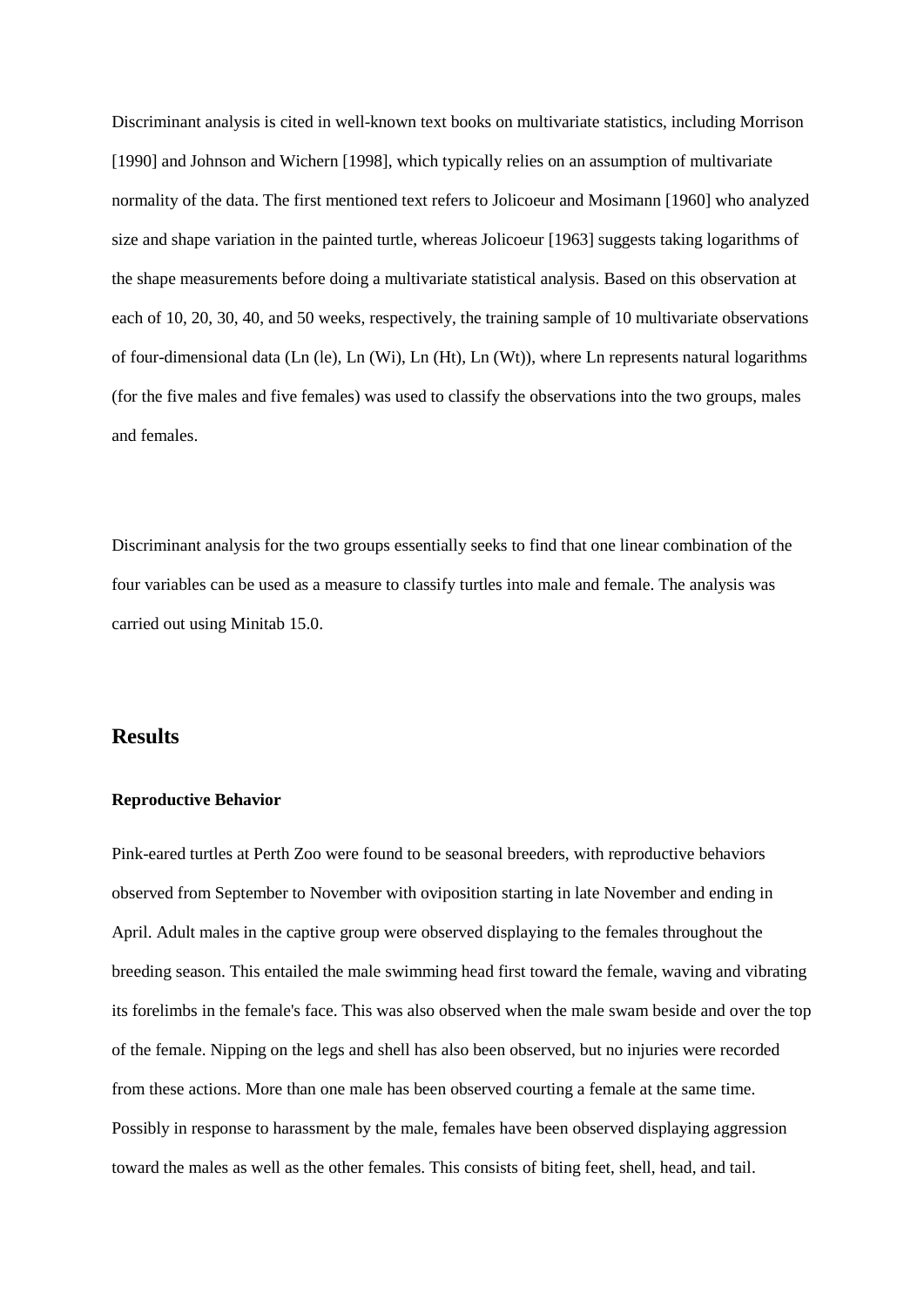Excessive aggression from males and females can cause some animals to become secretive and defensive, often hiding away.

Feeding has been observed to increase during the breeding season by the female turtles and decreases in the males. It is thought that the females are consuming more to assist in egg development and males are reduced owing to the continual interest in mating behavior. Females have been observed feeding on vegetation more in the breeding season. They have also been observed harvesting algae from submerged logs in the enclosure. It was found that the female would drag her top jaw over the log surface eating the accumulated material. On more than several seasons, the logs reduced in size and became rounded from this behavior.

#### **Egg Oviposition**

In eight clutches of eggs, oviposition was recorded from November to February, and April. Females became very restless around the time of oviposition, as they were unable to dig in the enclosure and paced the edge looking for laying sites. Female pacing was usually observed in late afternoon, and then removed from the exhibit and put into sand-filled outdoor enclosure to lay their eggs. The laying enclosure had a small pond for the female to retreat to once oviposition had finished. In most clutches, oviposition occurred immediately and the female was then returned to the exhibit. Before release into the exhibit, the inguinal cavities were palpated; this was a reliable way of determining if oviposition had occurred. Eggs were deposited in the soil about 15–200 mm deep. The soil around the eggs was loose with varied air pockets. Above the eggs, the chamber seemed thinner and soil more compacted. On the surface, there was very little evidence of a nest site.

To overcome the difficulty of locating the eggs in the sand pit, a layer of white sand was put over the enclosure's predominant soil type, which was red river sand. This made locating the eggs easier from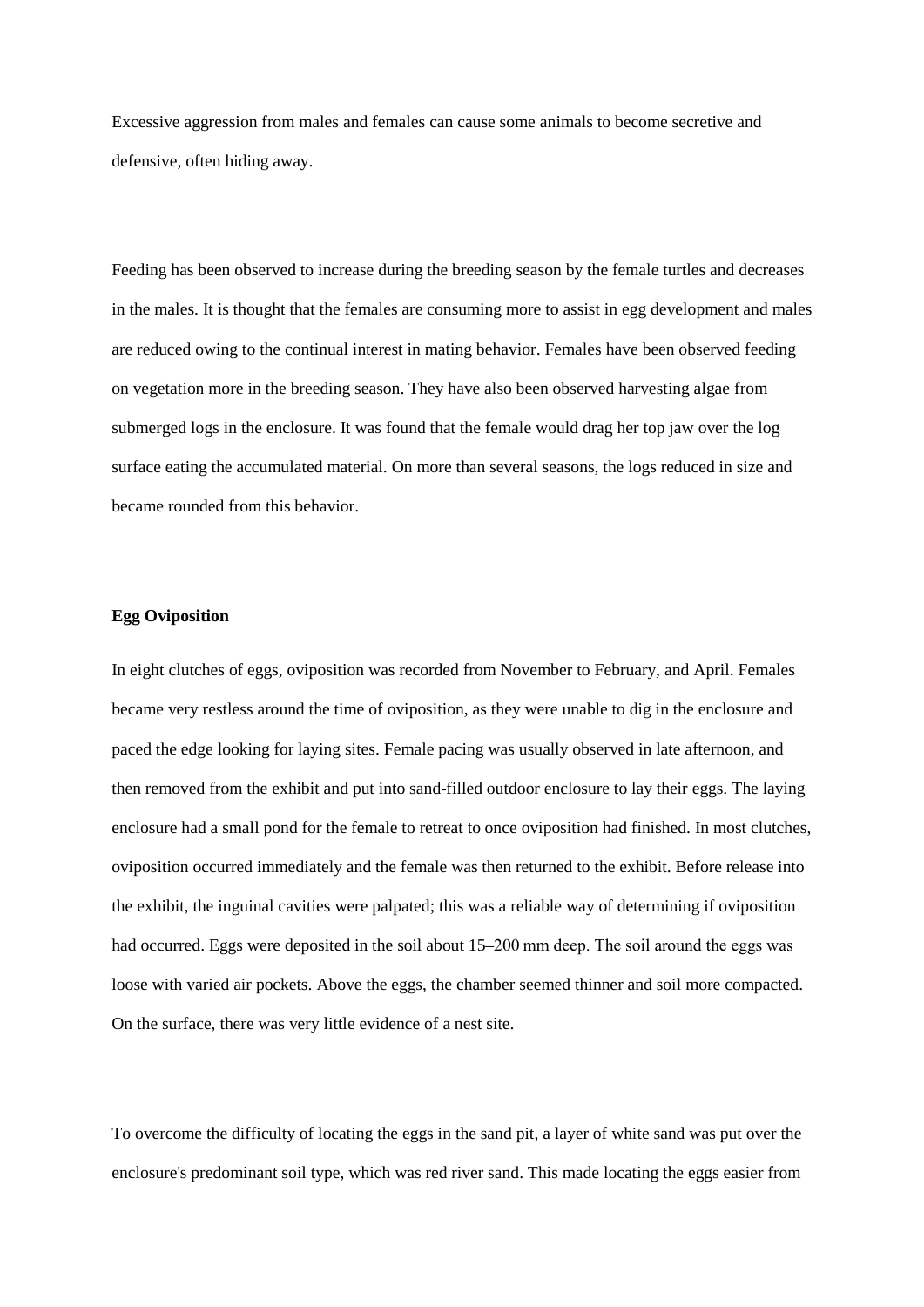the observation of disturbed soil. Once the eggs were located, they were carefully dug up and transferred into a container with some moistened vermiculite. The top of the eggs were numbered to identify them, which also assisted in maintaining their correct orientation.

#### **Clutch Information**

Eight clutches were laid and collected for measuring. The largest clutch sizes were 16 and 18 eggs and the smallest 6 and 7, with an average clutch size of 10. The smallest clutch sizes were from the smallest females and conversely for the largest. Egg sizes varied between clutches. The average weight was 8.7 g with a length of 34.5 mm and 20.7 mm wide. (See Table [1](http://onlinelibrary.wiley.com/doi/10.1002/zoo.20317/full#tbl1) for more information on clutches.) Eggs are oval-shaped and white in color. Double clutching had occurred on three occasions, with clutch intervals of 54, 85, and 88 days.

#### **Hatching Information**

Three of these clutches (32 eggs in total) were artificially incubated. The eggs were prepared in a oneto-one water/vermiculite mix by weight. Perlite was also used in one of the vermiculite mixes and hatched healthy young. Within 1–2 weeks, fertile eggs had developed a dark band across the center. This band developed larger in size throughout incubation until filling the egg before hatching. The outer shell of the egg often became very brittle and at hatching fell away from the inner membrane. This occurred in about half the eggs incubated. Incubation periods varied between 60 and 68 days at 26–29°C (Table 2).

Juvenile turtles at hatching weight ranged from 4.06 to 6.44 g, with an average of 5.5 g. The carapace length ranged from 27.85 to 35.15 mm, with an average of 31.9 mm. Carapace width ranged from 26.80 to 34.10 mm, with an average of 31.0 mm. Carapace height ranged from 13.05 to 15.25 mm,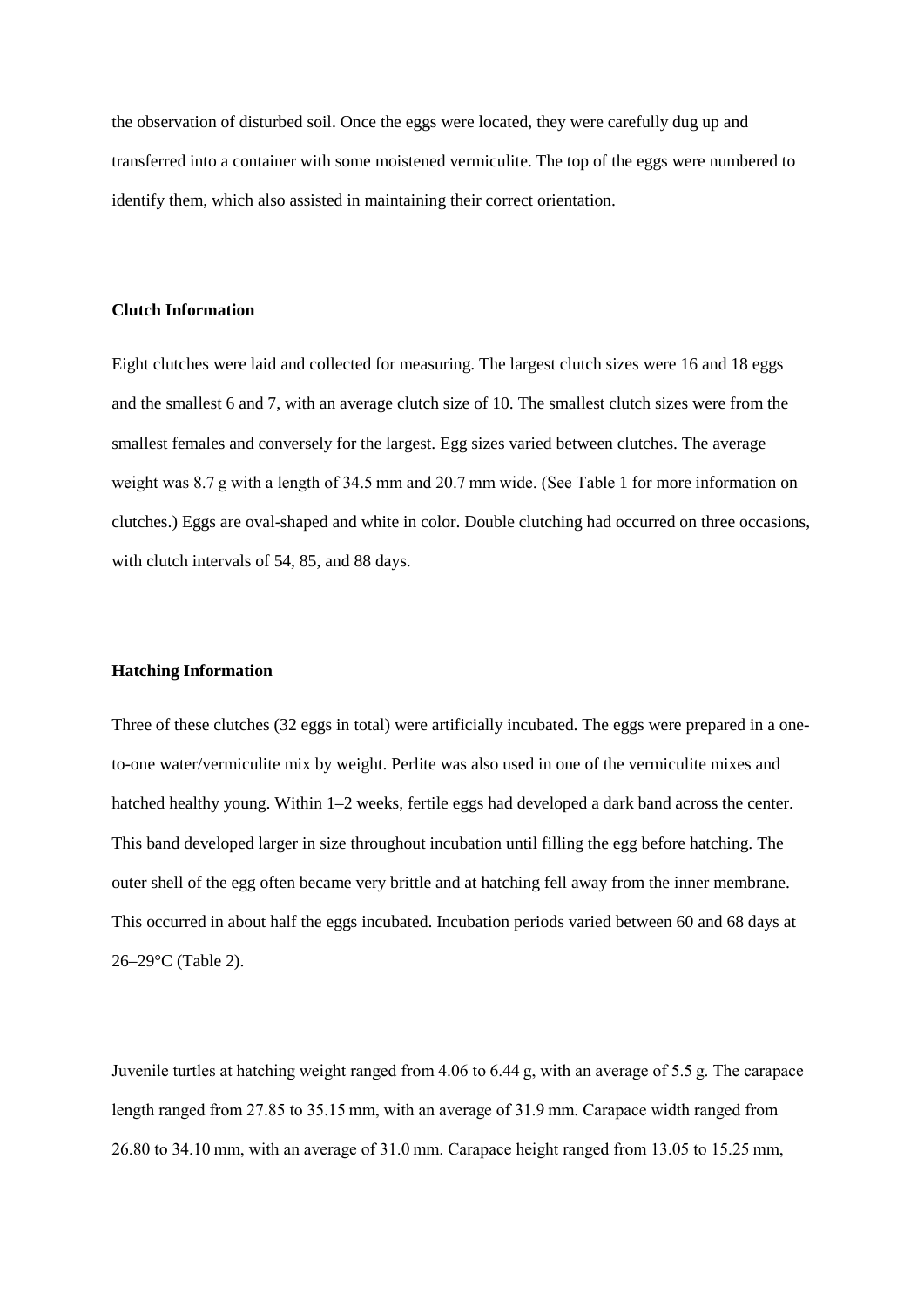with an average of 14.3 mm. Plastron length ranged from 22.80 to 28.10 mm, with an average of 25.9 mm (Table 2).

Hatchlings had characteristically soft shells and high ridges along the middle of the carapace. The marginal scutes at the base of the carapace were heavily serrated and seemed to grow out as the juveniles got older. At 2 years of age, the serrated scutes were just present. The coloration of the shell was fawn brown, with a white plastron, and light grey skin. As they aged, the shell coloration became darker. They had pinkish-red facial stripes, one running from behind the eye to behind the tympanum and the other from the base of the lower jaw along the underside of the upper neck. Red flecking was present around the dorsal part of the neck and in stripes running along their leg flanks. In captivity, it was found that the pinkish-red color faded to yellow and did not change even into the breeding season.

#### **Growth of young**

#### Weight

The pink-eared turtles' weight increases with time (Fig. 1). Growth in both sexes began slowly and then increased rapidly from 20 weeks until about 85 weeks, after which the weights began to plateau. A statistical difference in weight between the males and females was noted after 20 weeks. At 100 weeks of age, females' average weight was more than 400 g with males weighing just over 250 g.

#### Carapace length

The carapace length showed increased growth in males and females with time (Fig. 2). They showed a very similar curve that had a steady incline until around 60 weeks, and then growth slowed and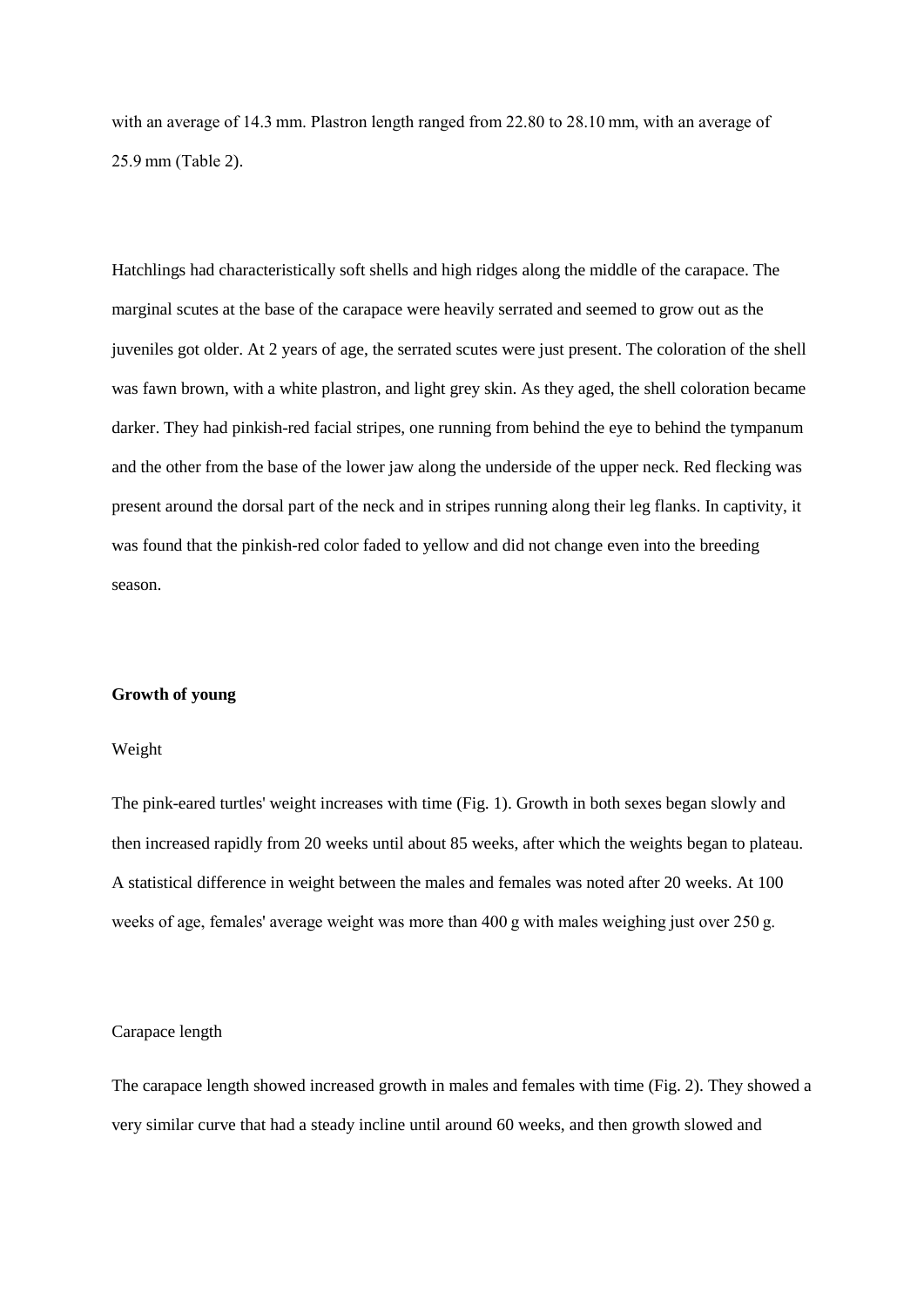plateaued. A statistical difference in carapace length between them was observed after 20 weeks. At 100 weeks of age, females had a carapace length of 154 mm and males 136 mm.

#### Carapace width

Carapace width showed a steady increase in growth over time (Fig. [3\)](http://onlinelibrary.wiley.com/doi/10.1002/zoo.20317/full#fig3). Growth increased until about 55 weeks before it started to plateau in both males and females. A statistical difference in carapace width was calculated at 20 weeks. Females and males at 100 weeks were 140 and 121 mm, respectively.

#### Carapace height

The pink-eared turtles' carapace height increased with time (Fig. [4\)](http://onlinelibrary.wiley.com/doi/10.1002/zoo.20317/full#fig4). Growth in both sexes began slowly and then increased rapidly from 70 weeks, after which the height began to plateau. A statistical difference in carapace height between them was observed after 20 weeks. Carapace height varied between females and males at 100 weeks with females measuring 58 vs. 49 mm for males.

#### Plastron length

The pink-eared turtles' plastron length increased with time (Fig. [5\)](http://onlinelibrary.wiley.com/doi/10.1002/zoo.20317/full#fig5). Growth in both sexes began slowly and then increased rapidly from 85 weeks and then began to plateau. At 100 weeks, females had a larger plastron size of 138 mm compared with the males at 117 mm.

## **Sex Dimorphism**

Sexual dimorphism was clearly apparent in the growth of the juveniles (Figs. [1–5\)](http://onlinelibrary.wiley.com/doi/10.1002/zoo.20317/full#fig1). By using the statistical procedure known as discriminant analysis in the special case of separating two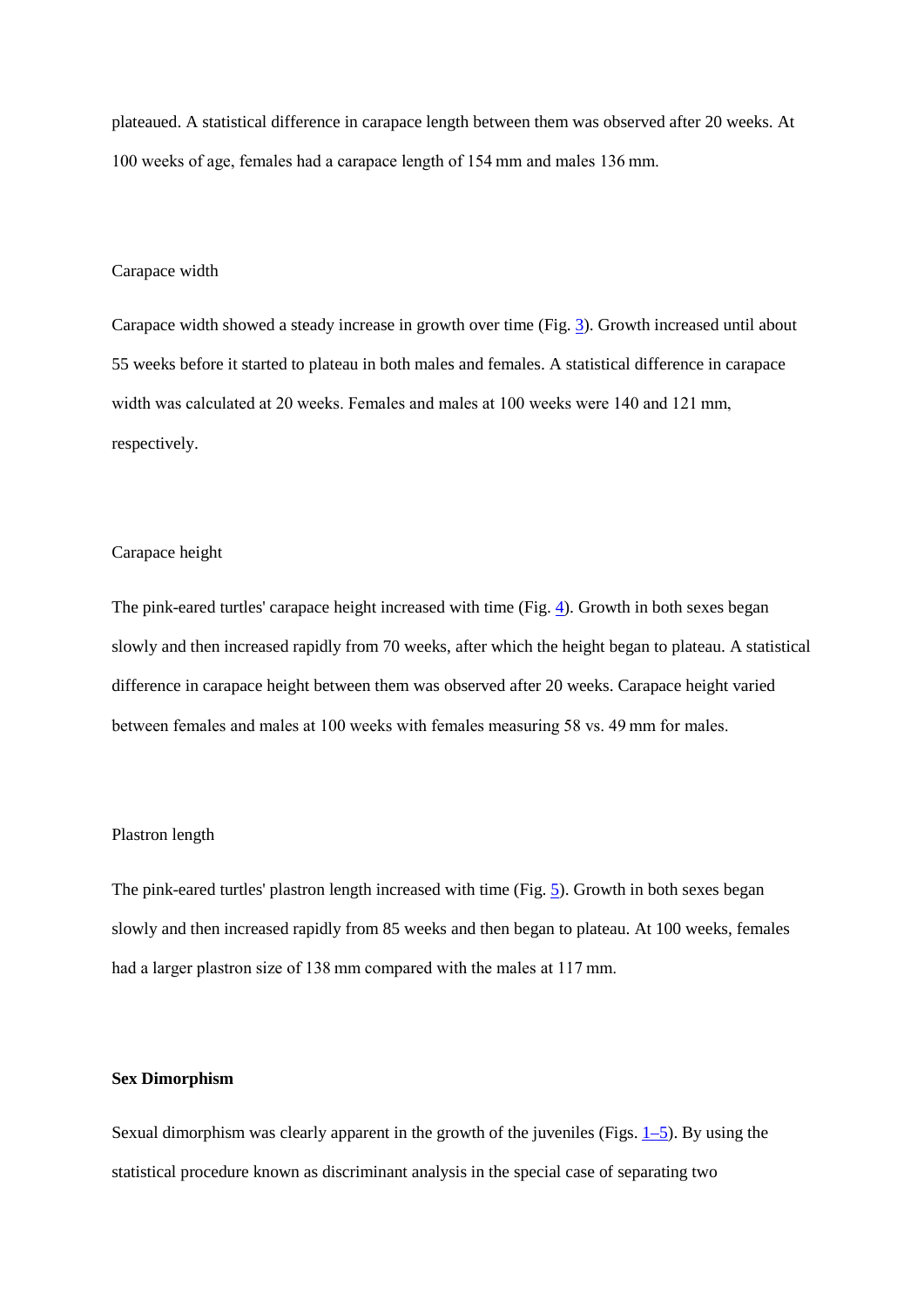populations—males and females—while using a training sample of 10 observations (5 females and 5 males) on the 4 variables logarithm of carapace length, width, height, and weight, we were able to see clear sexual dimorphism even at the age of 20 weeks. We assumed equal classification costs and equal prior probabilities for the sexes and equal covariance matrices (for the logged variables). In fact, in this case of equal numbers for the sexes in the training sample, our analysis corresponds to using Fisher's linear discrimination rule. To quote Johnson and Wichern [1998; p 664] "In sum, for two populations, the maximum relative separation that can be obtained by considering the linear combinations of the multivariate observations is equal to the distance  $D<sup>2</sup>$ . This is convenient because  $D^2$  can be used, in certain situations to test whether the population means  $\mu F$  and  $\mu M$  differ significantly." Here

$$
D^2 = (\bar{x}_F - \bar{x}_M)' S^{-1}_{\text{pooled}}(\bar{x}_F - \bar{x}_M)
$$

In fact, the corresponding Fishers *F*-statistic (related to Hotelling's  $T^2$  statistic, for testing the equality of the two multivariate population means assuming two independent samples with equal covariance matrices) takes the value 3.7777. The degrees of freedom for the numerator are two and for the denominator is seven, whence the *P*-value for the test statistic is 0.077 which is significant at the 10% level of significance. This suggests the assumption of sexual dimorphism is reasonable at 20 weeks. The data on which the calculations of the *F*-statistic are based are presented below (see Table 3). It must be noted that because some turtles come from the same parents while the method of discriminent analysis can still successfully be employed as it has been here, it can be argued that by quoting *P*value is potentially misleading because of pseudoreplication.

The results of the proportion of correct classification and the turtles incorrectly classified were as follows (Table 4).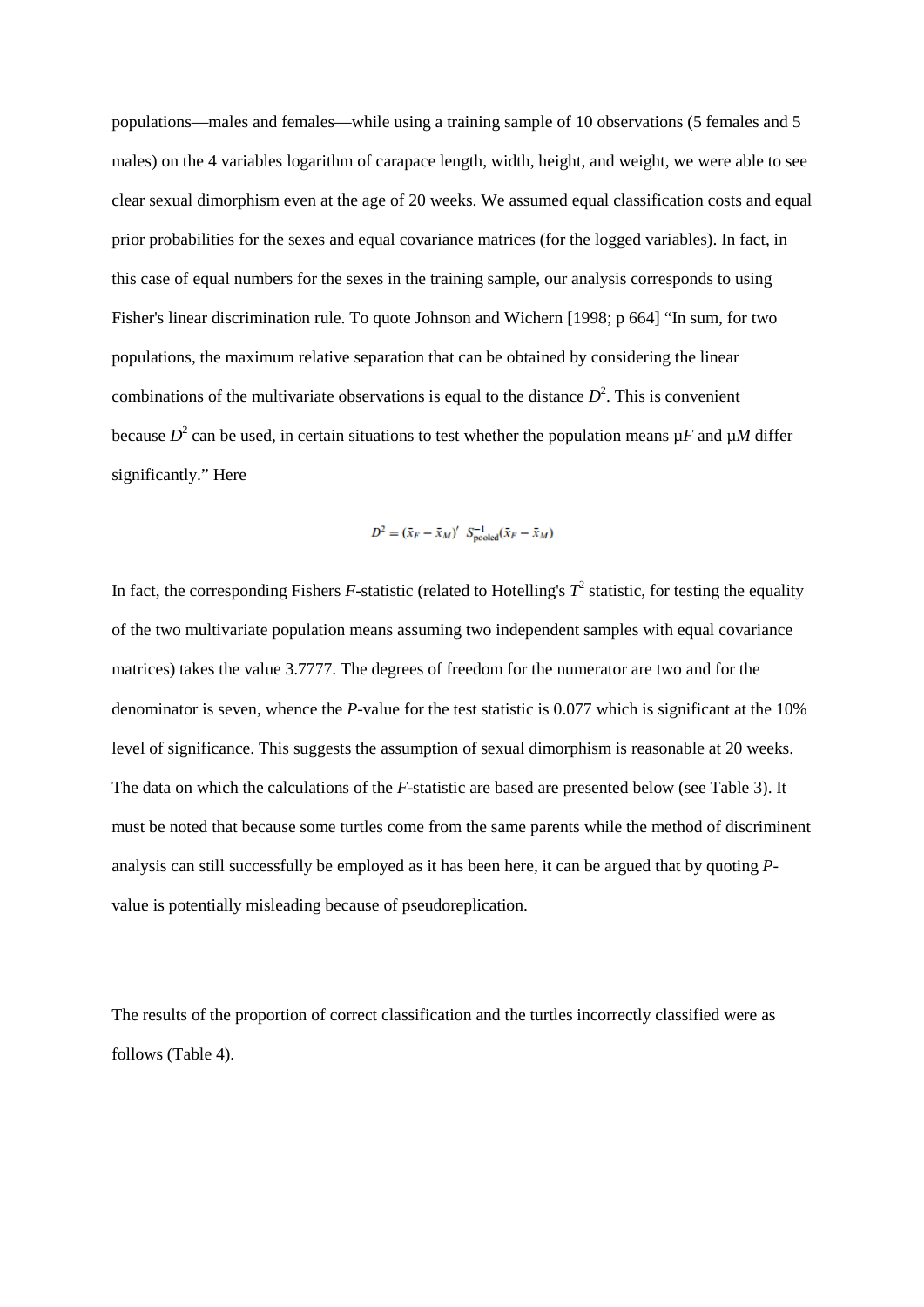Sexual dimorphism can also be seen in Figures 1–4 for the individual variables, though clearly the statistical examination of student *t*-statistics from the individual variables does not give as clear a picture of when sexual dimorphism occurs. It is only when using the combined and transformed information as suggested above, and by using multivariate statistics, that one can see a ready analysis of the turtle data.

Males show a concave plastron from about 50 weeks of age, but it was not marked until they were at least 2 years old. Females showed a distinct convex plastron with a very short stocky tail over the same time frame. In young turtles, tail length was not reliable for sexing until the animals gained considerable size at about 75 weeks of age. At this time, the males' tail became much longer than the females'. Males at 80 weeks old had tail lengths of 56 mm while females of the same age had total tail length of less than 48 mm. Sexually mature males have a total length tail size greater than 82 mm while the females' tail were less than 50 mm in length.

#### **Maturity**

One male from the study group had matured after 2 years. He had a greatly enlarged tail and penis in comparison to the other males in the group. Our wild-caught females laid clutches at an approximate age of 6 and 7 years old. Their ages were estimated based on the captive growth rates of the offspring. It is suspected that this species of turtle is capable of breeding at a younger age based on the apparent maturity of a younger captive bred male at 2 years of age. Egg shells have also been found earlier in the pond of a 4 year old female. More study is required in this area to get a better understanding of the maturing of this species.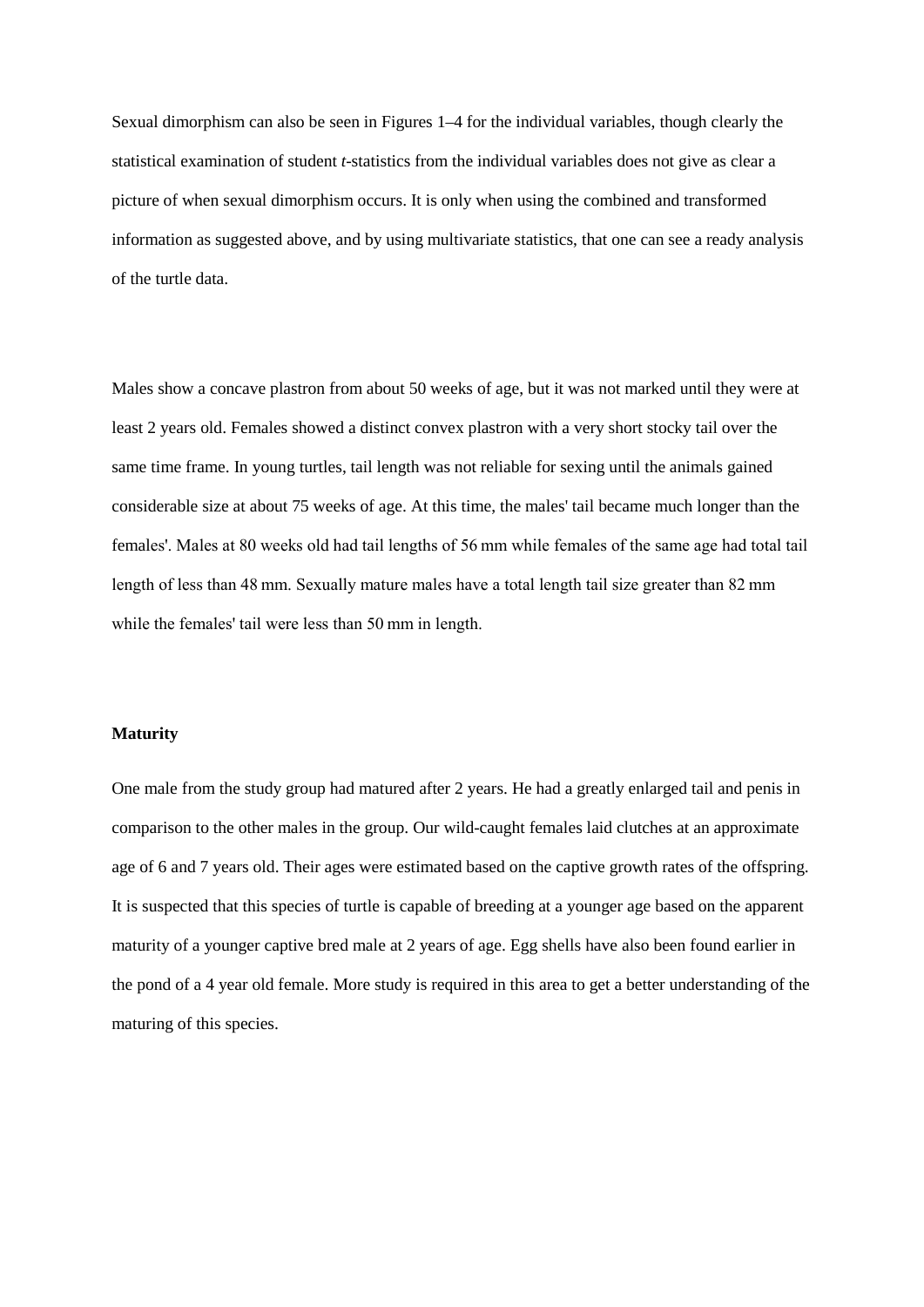# **Discussion**

Our knowledge of pink-eared turtle behavior is limited; however, this article has discussed observed reproductive behaviors in courtship and aggression between males and females. These behaviors are not uncommon in turtles of different species from around the world. Female oviposition has been observed on several occasions and is well described

In total 8 clutches of eggs were laid from three females over a 2-year period. Clutch sizes did vary greatly from 6 to 18 eggs. The smaller clutches were from a female of a less robust size compared with the others and was suspected to be a younger animal. The larger older females had much larger clutch sizes. There was no correlation between clutch sizes and time of year. Egg metrics varied between clutches, but eggs laid early in the season from November to February tended to be of greater size in all measurements compared with those laid in the April. This is possibly owing to the natural cooling of the environment reducing the development of larger eggs. It may also be owing to the reduced light cycle at this time of year influencing reproductive output. The clutch sizes are smaller than other species in the complex, although there was a small number of female turtles to sample from. The general measurements of the eggs were of similar size to other *Emydura* sp., particularly to that of *E. krefftii*.

Three clutches were incubated full term and hatched after 60 days at 26–29°C. This incubation is consistent with other members of the*Emydura* group to produce healthy offspring, but incubation times of around 40 days have been recorded in *E. macquarii*. From the limited data in the hatchlings, it could be suggested that the faster incubated young were of a larger size in weight, carapace length and width, and plastron length to those that had slightly longer incubation periods. This would make sense if the young turtles stayed in the egg for longer periods during incubation, as it would use more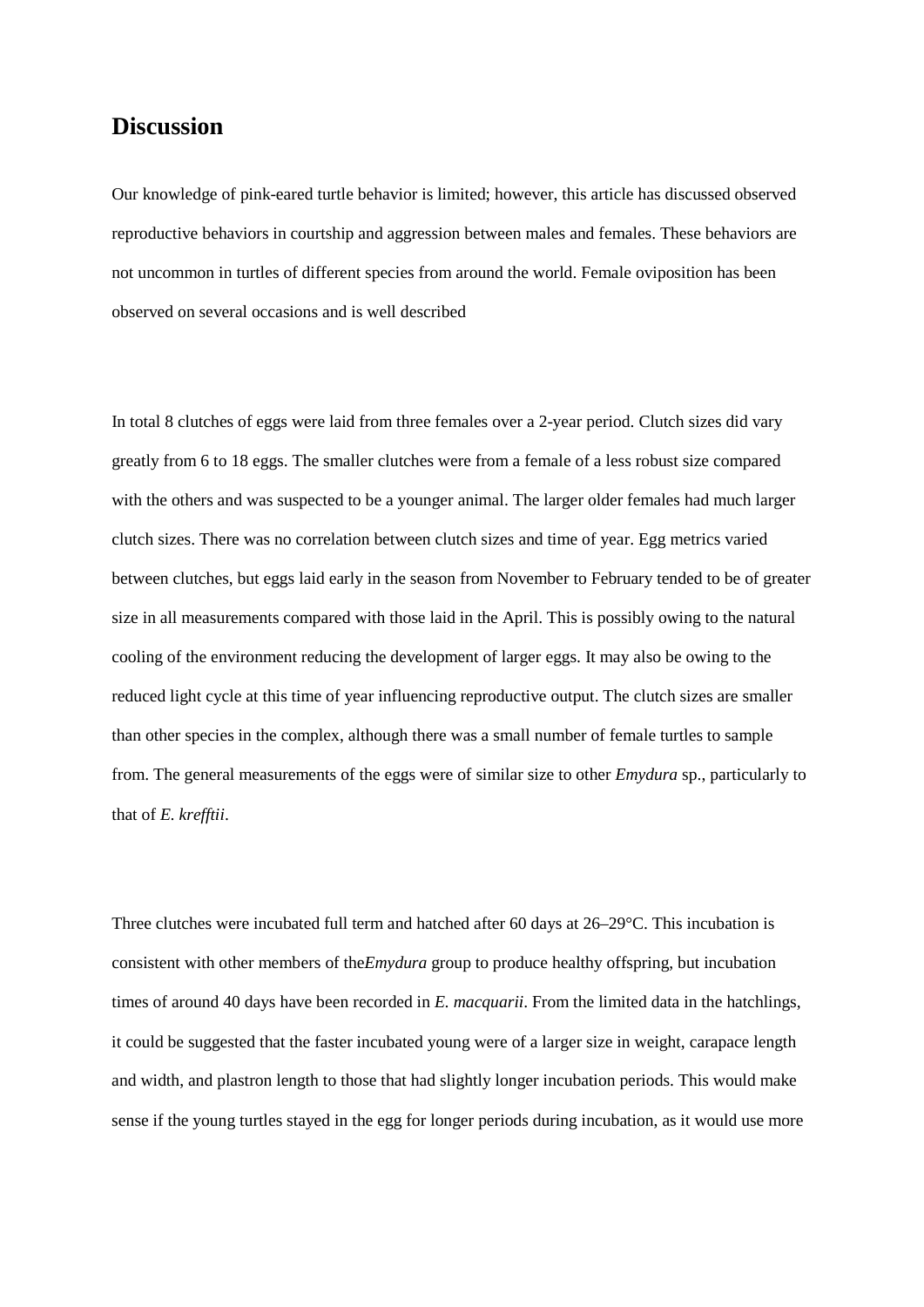energy reducing fat reserves and possibly utilizing energies that may have been required for growth. This would need to be verified through further study of a much larger sample size.

The average sizes of the hatchlings in comparison with *E krefftii* are similar, although it would seem that *E victoriae* young have a slightly broader shell (carapace width).

No comparison has been made with the growth data of *E. victoriae*, because there is little information on other tropical *Emydura* species growth rates to compare with. The pig-nose turtle (*Carettochelys insculpta*) is a tropical freshwater species that had considerable research undertaken and reaches maturity after 15 years, much longer than the *Emydura* complex including *E. victoriae*.

The growth rate of juvenile turtles was rapid with females reaching sub adult sizes in 2 years.

Sexual maturity of freshwater turtles in Australia varies between genera [Cann, 1998]. This study observed one male matured at 2 years of age. One of the wild-caught females was collected at 136 grams in April 1997 and estimated to be 1-year-old. Her first recorded clutch was in November 2003, estimating her age to be 7 years old at breeding. Captive bred animals may breed at a younger age, because at 12 months the captive bred females were more than 200 g. From these data, females may mature at 3–4 years of age. Females produced multiple clutches, with one animal double clutching once and the other twice for two successive seasons. On these 3 occasions, the oviposition intervals were 54, 85, and 88 days. The 85- and 88-day intervals could in fact be the third clutch produced by the females and the second clutches missed by staff. If this was the case, then these animals may have tri-clutched in the one season; this has earlier been observed in *E. kreffti* [Cann, 1998].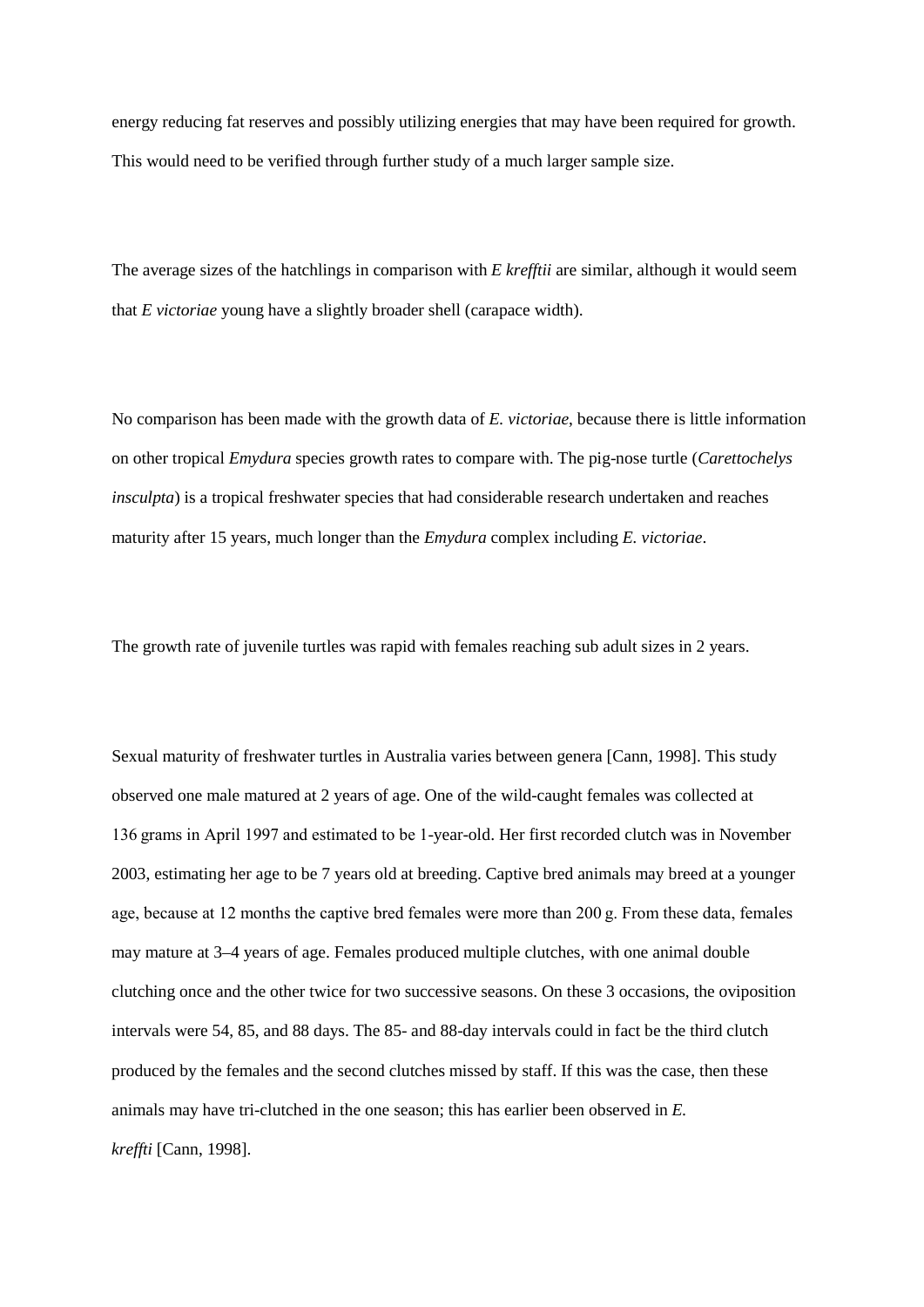The accuracy of the carapace height measurement was found to be dubious and varied greatly between staff. This was because of staff measuring at different points and the varying morphology of the plastrons shape. Limiting the number of staff taking the measurements and standardizing the points to be measured reduced to variability between samples.

The carapace height was left out of the discriminant analysis because it was highly correlated with the other four variables and did not add to the correct classification based on the aforementioned variables.

# **Conclusion**

- 1. The pink-eared turtle is a species that had very little information documented in the wild or in captivity up until this study. In the literature, it is still unclear as to the taxonomic position of *E. victoriae*, *E. australis*, and the species of turtle located in the Ord River drainage. Therefore, taxonomic clarification for the turtles in this region is required.
- 2. Through this study we have found pink-eared turtles to be relatively easy to maintain and breed in captivity. Critical features of the captive husbandry were found to be water quality, temperature, lighting, and diet. The same requirements were critical to breeding the species with alterations in temperatures, lighting, and feeding required to simulate the seasonal changes that would occur in the wild.
- 3. Eggs incubated well under artificial conditions at 26–29°C. Hatching occurred after 60 days and juveniles grew rapidly once converted from live food items to standard captive foods. Weight, carapace length, width, and height, and plastron length all showed increased growth over time, and sexual dimorphism was found to be apparent in 4 of the measurements at 20 weeks of age.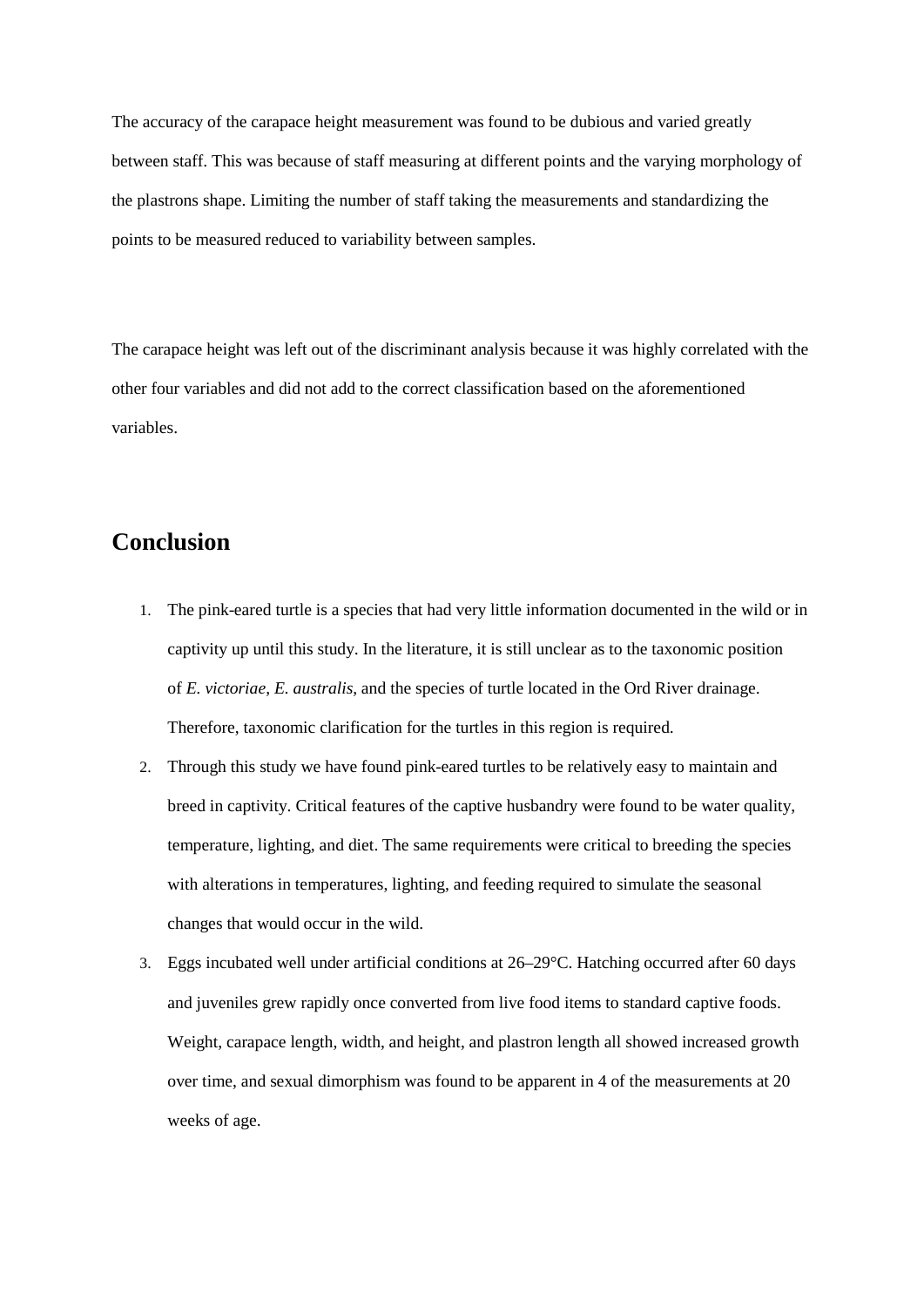#### **Acknowledgements**

We thank Perth Zoo's research and ethics committee for assessing our original research proposal, and Department of Environment and Conservation for allowing Perth Zoo to collect the animals under permit and staff time commitments to the research project. We thank Phil Matson for his guidance and assistance in the project and Gerald Kutchling for reviewing the article.

## **Appendix A**

Turtle pudding diet of pink-eared turtles

- Ingredients (the ingredients should be as fresh as possible)
- 1 kg Beef heart
- 1 kg Rats (skinned, no head, feet or tail)
- 1 kg White bait fish or small fresh sardines
- 300 g Prawns
- 4 Egg yolks
- 1.4 L Boiled water
- 500 g Gelatine
- 20 g Herptivite
- 30 g Calcium carbonate

#### **METHOD**

- 1. Trim fat from heart and remove skin, feet, head, and tail from the rats.
- 2. Mince prawns, rats, hearts, and fish through a fine mincer.
- 3. Add four egg yolks and mix thoroughly.
- 4. Boil water and immediately add gelatin. Stir until dissolved. If gelatin is added slowly, mixing is easier and more thorough.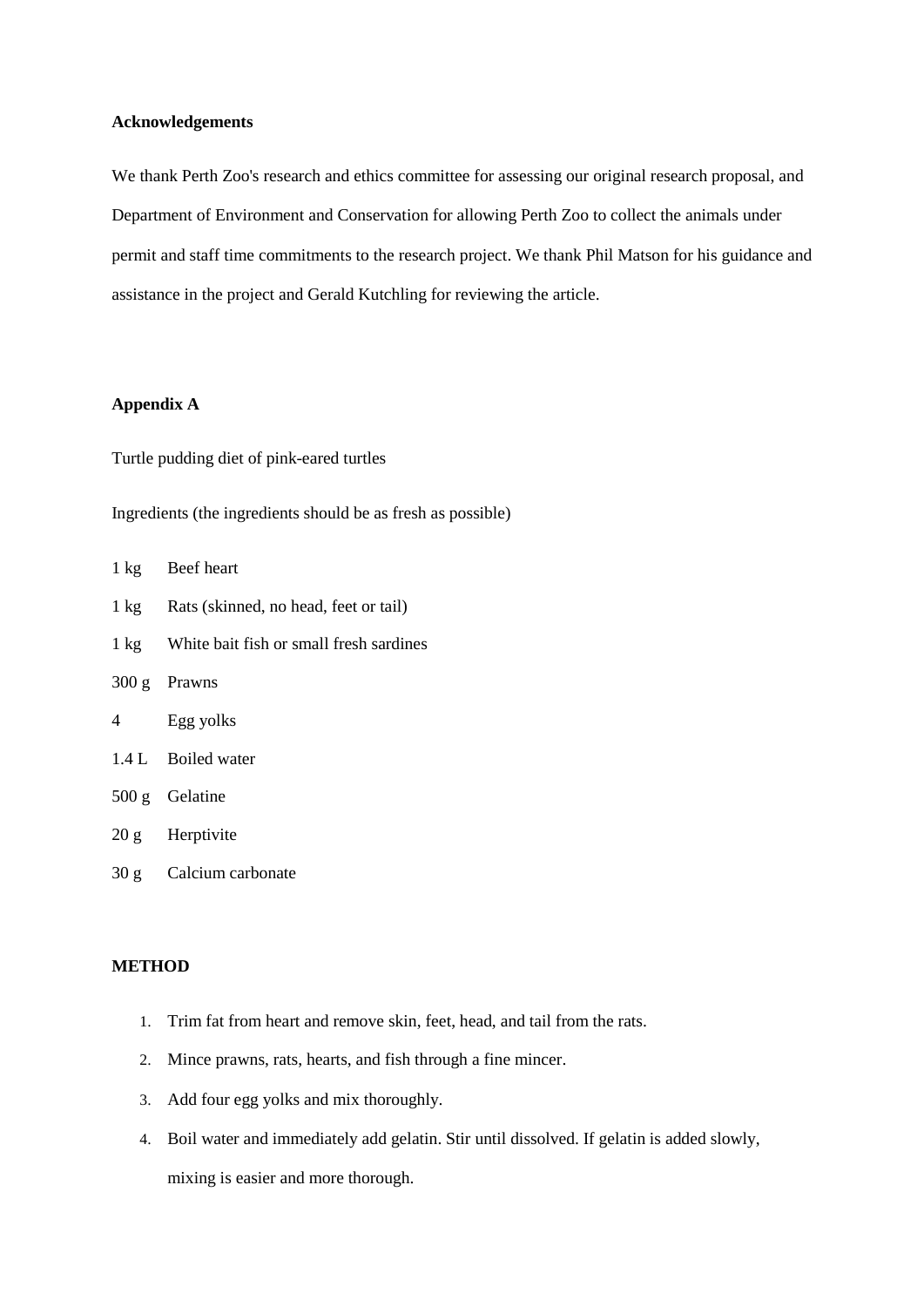- 5. Add liquid to meat mix and stir until evenly spread throughout.
- 6. Add vitamins and minerals, if the temperature of the mix is lower than  $40^{\circ}$ C, and mix ingredients thoroughly.
- 7. Place mixture into trays and allow cooling in the refrigerator until it sets. Once set, cut into strips and put into the freezer. Once frozen, remove from trays and store in date recorded containers. Food older than 6 months in freeze should be discarded.

#### **References**

- Cann J. 1978. *Tortoises of Australia*. Sydney, Australia: Angus and Robertson Publishers.
- Cann J. 1998. *Australian freshwater turtles*. Singapore: Beaumont Publishing Pte Ltd.
- Cogger HG. 2000. *Reptiles and amphibians of Australia,* 6th ed. Sydney: Reed New Holland Publishers (Australia) Pty Ltd.
- Doody JS, Welsh M. 2005. First glimpses into the ecology of the red-faced turtle, *Emydura victoriae*, in tropical Australia. *Herpetofauna* **35**:1.
- Goode J. 1967. *Freshwater tortoises of Australia and New Guinea (in the family Chelidae)*. Melbourne: Lansdowne Press.
- IUCN. 2005. Red list of threatened animals is available online at http://wcmc.org.uk
- Johnson RA, Wichern DW. 1998. *Applied multiveriate statistical analysis*, 4th ed. Sydney: Prentice-Hall of Australia Pty Ltd.
- Jolicoeur P. 1963. The multiveriate generalization of the allometry equation. *Biometrics* **19**:497–499.
- Jolicoeur P, Mosimann JE. 1960. Size and Shape variation in the painted turtle: a principal component analysis. *Growth* **24**:339–354.
- Legler J. 1985. Australian chelid turtles: reproductive patterns in wide-ranging taxa. In: GriggG, ShineR, EhmannH, editors. *Biology of Australasian frogs and reptiles*. MA: Surrey Beatty & Sons. p 117–123.
- Morrison DF. 1990. *Multivariate statistical methods*, 3rd ed. Sydney: McGraw-Hill Publishing Company.
- Smith AMA, Wood TC. 1985. A nest and hatchlings of *Emydura victoriae* (Gray 1842). *Northern Territory Naturalist* **8**:15.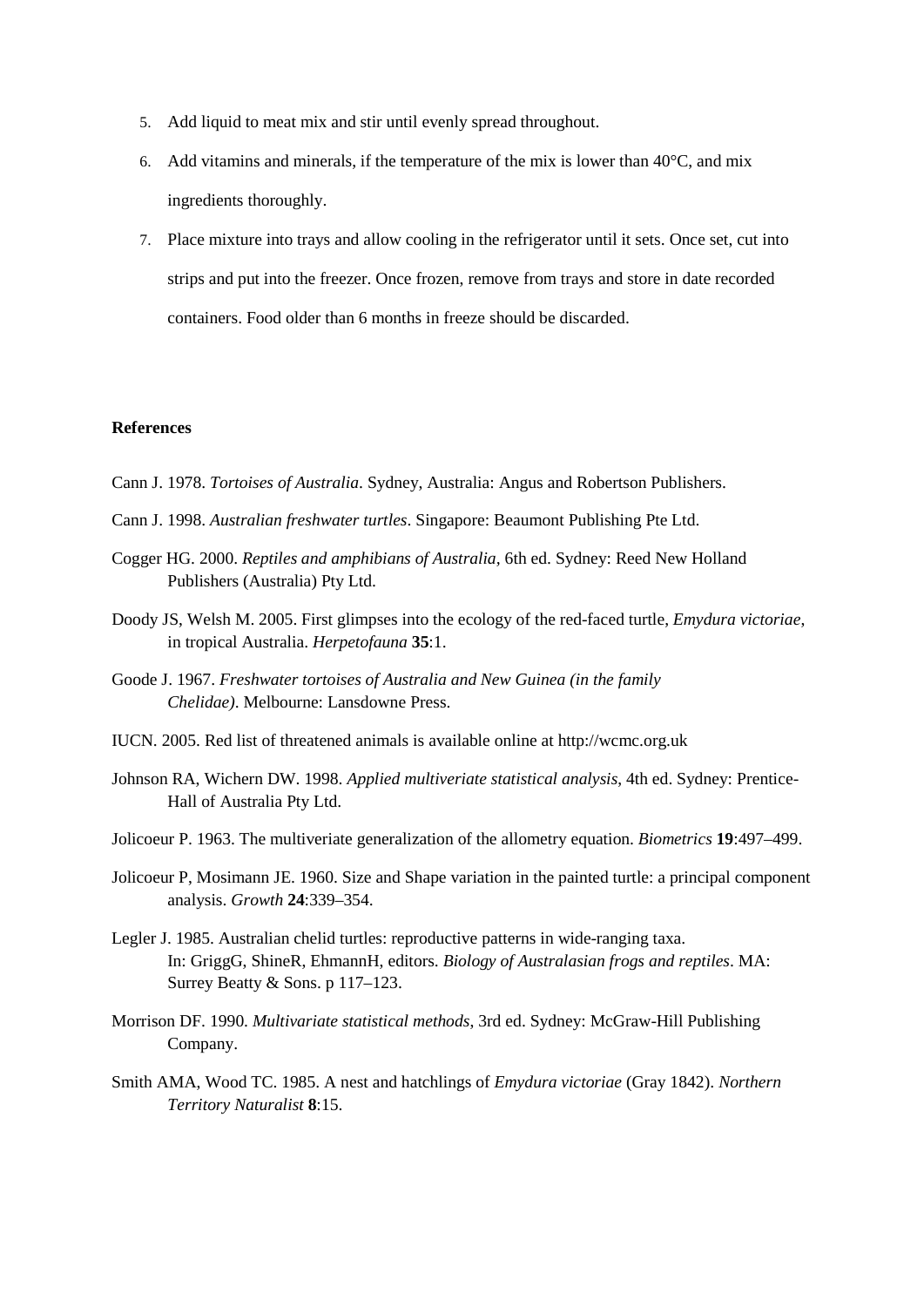|                 | Date of     |             |                       |                       |                       |
|-----------------|-------------|-------------|-----------------------|-----------------------|-----------------------|
| Clutch $\sharp$ | oviposition | Clutch size | Egg mass $(g)a$       | Egg length (mm)a      | Egg width (mm)a       |
| -1              | 19/01/2003  | 10          | $9.53 - 10.69(10.0)$  | 33.40-36.60 (35.3)    | $21.10 - 23.10(21.9)$ |
| 2               | 14/02/2003  | 8           | $10.01 - 11.35(10.6)$ | $37.00 - 39.55(38.6)$ | $21.00 - 22.00(21.3)$ |
| 3               | 30/11/2003  | 16          | $6.87 - 8.61(8.0)$    | $30.4 - 33.95(32.4)$  | $19.90 - 21.10(20.6)$ |
| $\overline{4}$  | 30/12/2003  | 9           | $7.80 - 10.15(9.5)$   | $31.60 - 35.50(34.0)$ | $20.40 - 22.10(21.7)$ |
| 5               | 4/02/2004   |             | $10.21 - 11.04(10.6)$ | 34.50–37.50 (36.4)    | $21.90 - 22.40(22.1)$ |
| 6               | 16/04/2004  | 6           | $4.63 - 7.76(6.2)$    | $31.60 - 36.65(33.9)$ | $17.85 - 19.55(18.9)$ |
| 7               | 21/04/2004  | 18          | $6.46 - 9.12(7.4)$    | 29.70–34.20 (31.4)    | $18.90 - 21.50(20.0)$ |
| 8               | 26/04/2004  |             | $6.98 - 7.64(7.3)$    | 32.90–34.75 (33.7)    | $18.70 - 19.45(19.1)$ |
| Average         |             | 10          | 8.7                   | 34.5                  | 20.7                  |

<sup>a</sup> Each measurement shows range and the mean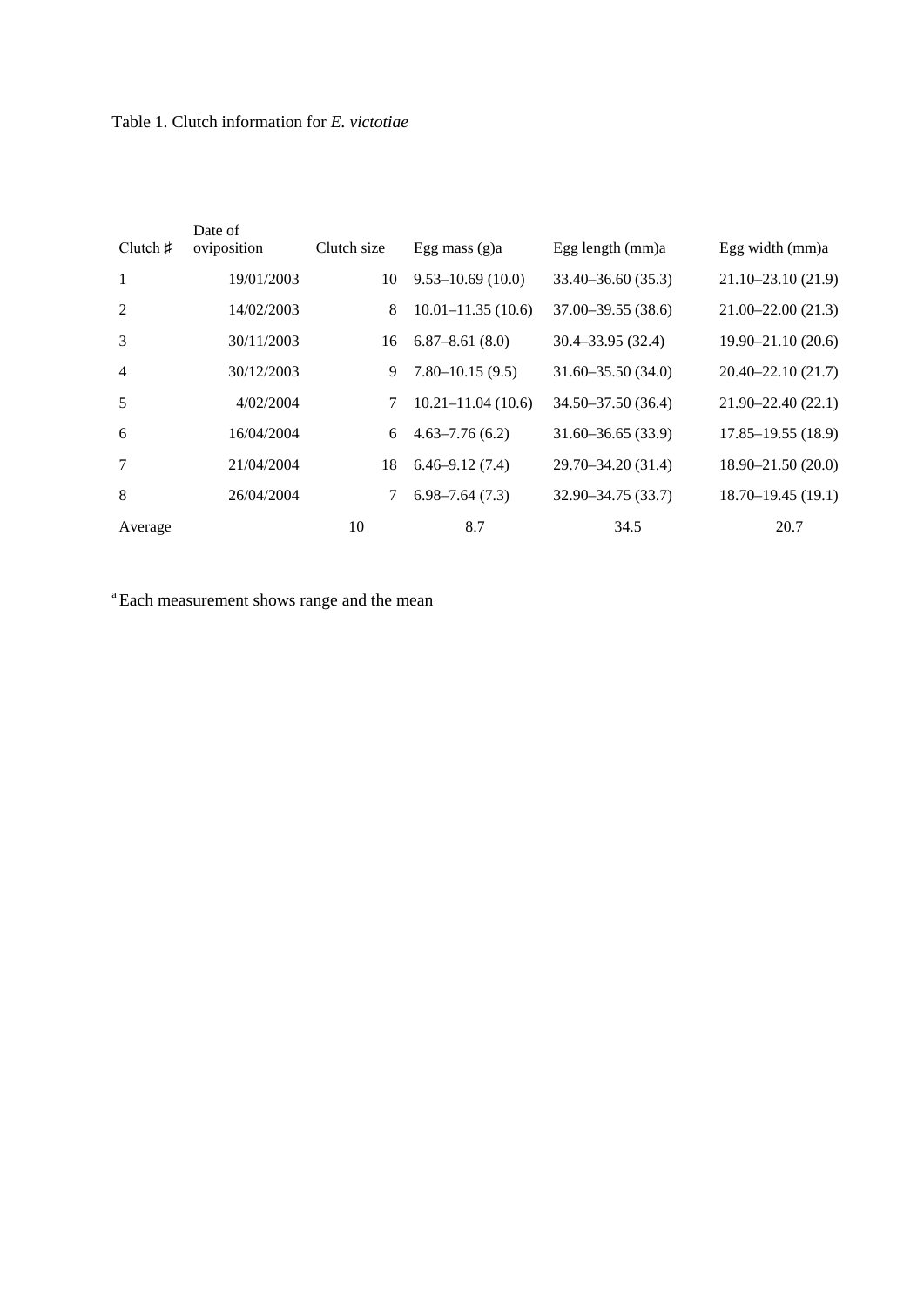# Table 2. Incubation and hatching data for E.victoriae

| Clutch<br>$\sharp$ | Ovi<br>position | Eggs<br>incubated | Dates of<br>hatching | <b>Numbers</b><br>hatched | Incubation and<br>temperature $(^{\circ}C)$ | Mass<br>$g^a$ | $C$ pace $L$<br>(mm) <sup>a</sup> | C pace<br>W<br>(mm) <sup>a</sup> | C pace<br>$H^a$ | Plastron<br>$L$ (mm) <sup><math>a</math></sup> |
|--------------------|-----------------|-------------------|----------------------|---------------------------|---------------------------------------------|---------------|-----------------------------------|----------------------------------|-----------------|------------------------------------------------|
| 1                  | 30/11/2003      | $N=16$            | $31/01/04-$          | $(N=11)$                  | 62-68 days @                                | $4.06 -$      | $27.85-$                          | $26.80-$                         | $13.05-$        | $22.80-$                                       |
|                    |                 |                   | 6/02/2004            |                           | $28-29$ °C                                  | 5.17          | 31.3                              | 29.5                             | 14.6            | 25                                             |
|                    |                 |                   |                      |                           |                                             | $-4.7$        | $-30.1$                           | $-28.3$                          | $-13.9$         | $-24.2$                                        |
| 2                  | 30/12/2003      | $N=9$             | 29/02/04-            | $(N=8)$                   | 61-62 days @                                | $5.59-$       | $29.80-$                          | $30.60-$                         | $14.00 -$       | $24.45-$                                       |
|                    |                 |                   | 1/03/2004            |                           | $28-29$ °C                                  | 6.13          | 32.25                             | 34.1                             | 15.25           | 26.9                                           |
|                    |                 |                   |                      |                           |                                             | $-5.8$        | $-31.6$                           | $-32.2$                          | $-14.6$         | $-25.7$                                        |
| 3                  | 4/02/2004       | $N=7$             | 4/04/2004            | $(N=6)$                   | 60 days @ 26°C                              | $5.84-$       | $33.70-$                          | $31.15-$                         | $14.25 -$       | $27.40-$                                       |
|                    |                 |                   |                      |                           |                                             | 6.44          | 35.15                             | 32.9                             | 14.8            | 28.1                                           |
|                    |                 |                   |                      |                           |                                             | $-6.1$        | $-34.1$                           | $-32.5$                          | $-14.5$         | $-27.7$                                        |
| Average            |                 |                   |                      |                           |                                             | 5.5           | 31.9                              | 31                               | 14.3            | 25.9                                           |

<sup>a</sup> Each measurement shows range and mean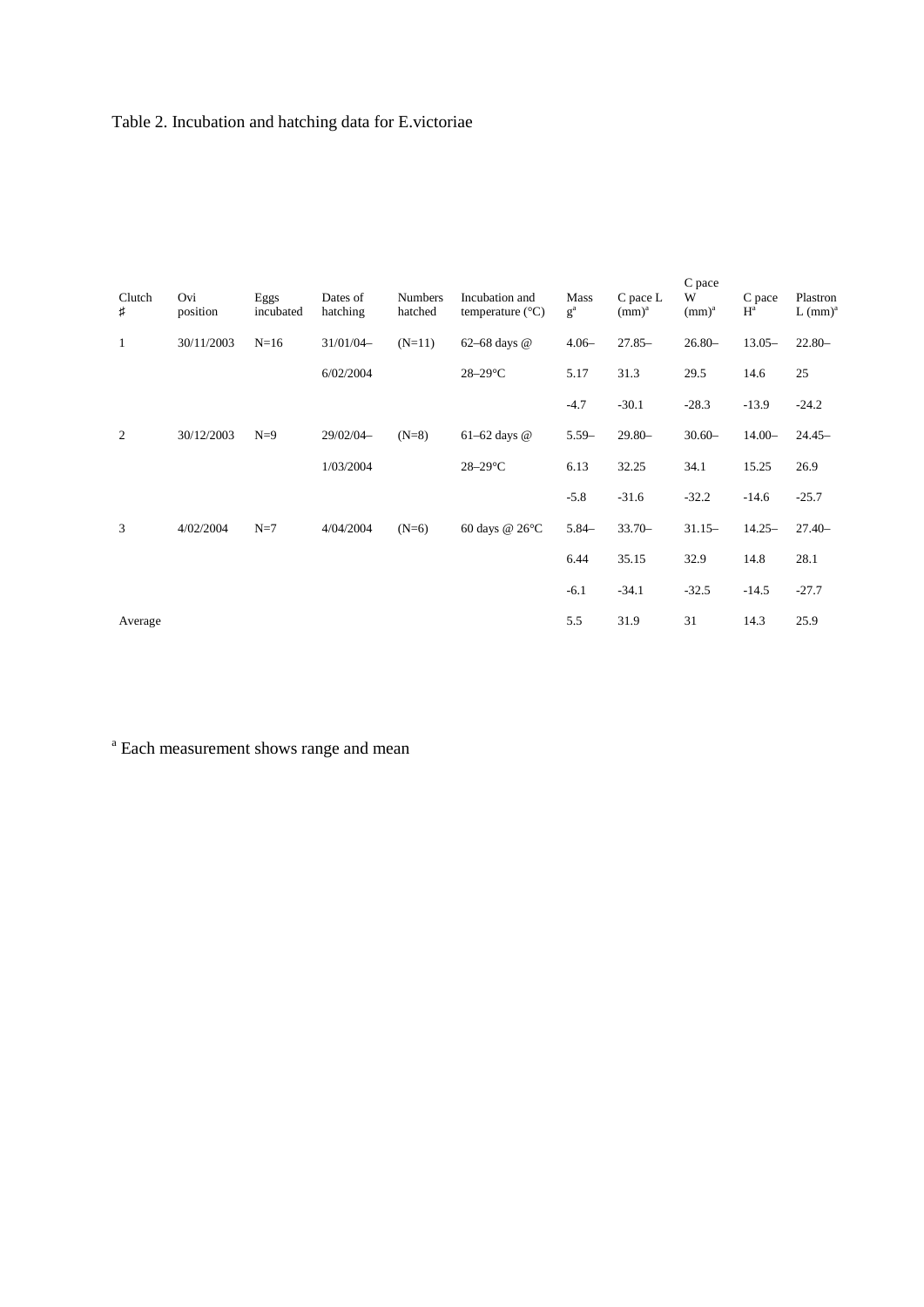|  |  |  |  |  |  |  | Table 3. The data on which the calculations of the F-statistic found for 20 weeks |  |  |  |
|--|--|--|--|--|--|--|-----------------------------------------------------------------------------------|--|--|--|
|--|--|--|--|--|--|--|-----------------------------------------------------------------------------------|--|--|--|

| SEX (Female<br>or male) | Carapace length at<br>20 weeks | Carapace width at<br>20 weeks | Carapace height<br>at 20 weeks | Carapace weight<br>at 20 weeks |
|-------------------------|--------------------------------|-------------------------------|--------------------------------|--------------------------------|
| $\mathbf F$             | 60.3                           | 60.3                          | 24.05                          | 28.05                          |
| $\mathbf F$             | 65.2                           | 64.85                         | 27.35                          | 38.67                          |
| $\mathbf F$             | 60.65                          | 61.45                         | 25.15                          | 31.31                          |
| $\mathbf F$             | 73.55                          | 72.8                          | 29                             | 49.29                          |
| $\mathbf{F}$            | 54.7                           | 56.35                         | 22.65                          | 21.97                          |
| M                       | 57.95                          | 55.2                          | 22.3                           | 23.32                          |
| M                       | 54.95                          | 54.95                         | 22.2                           | 22.29                          |
| M                       | 59.95                          | 61.9                          | 24.55                          | 27.94                          |
| M                       | 58.35                          | 59.45                         | 24.3                           | 26.02                          |
| M                       | 52.65                          | 51.9                          | 21.05                          | 19.00                          |

20=20 weeks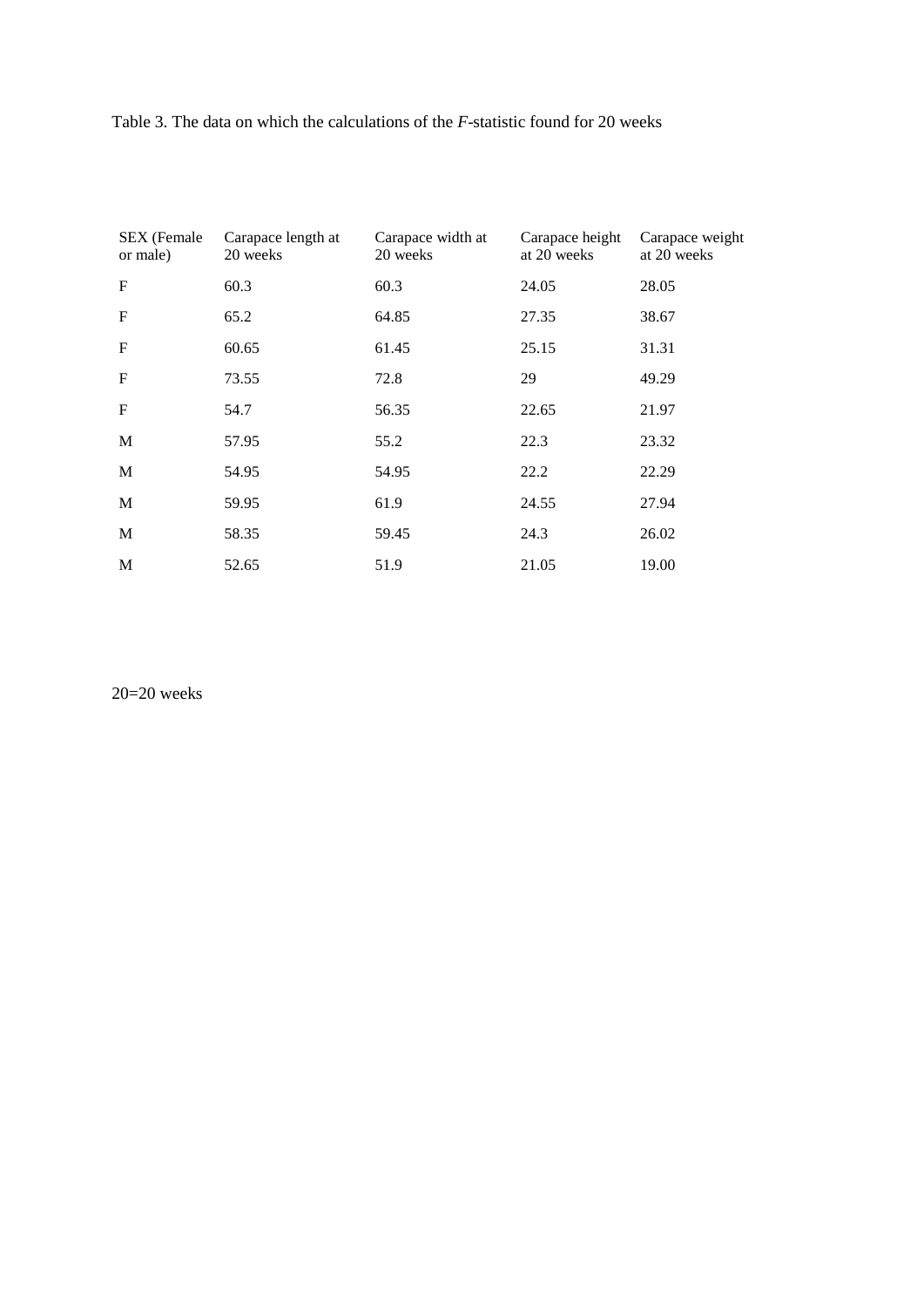Table 4. The results of the proportion of correct and incorrectly classified turtles

| Weeks | Proportion correctly classified | Obs. turtles not correctly classified |
|-------|---------------------------------|---------------------------------------|
| 10    | 0.7                             | F3, F5, M8                            |
| 20    | 0.9                             | F <sub>5</sub>                        |
| 30    | 0.9                             | F <sub>5</sub>                        |
| 40    | 0.9                             | F1                                    |
| 50    |                                 |                                       |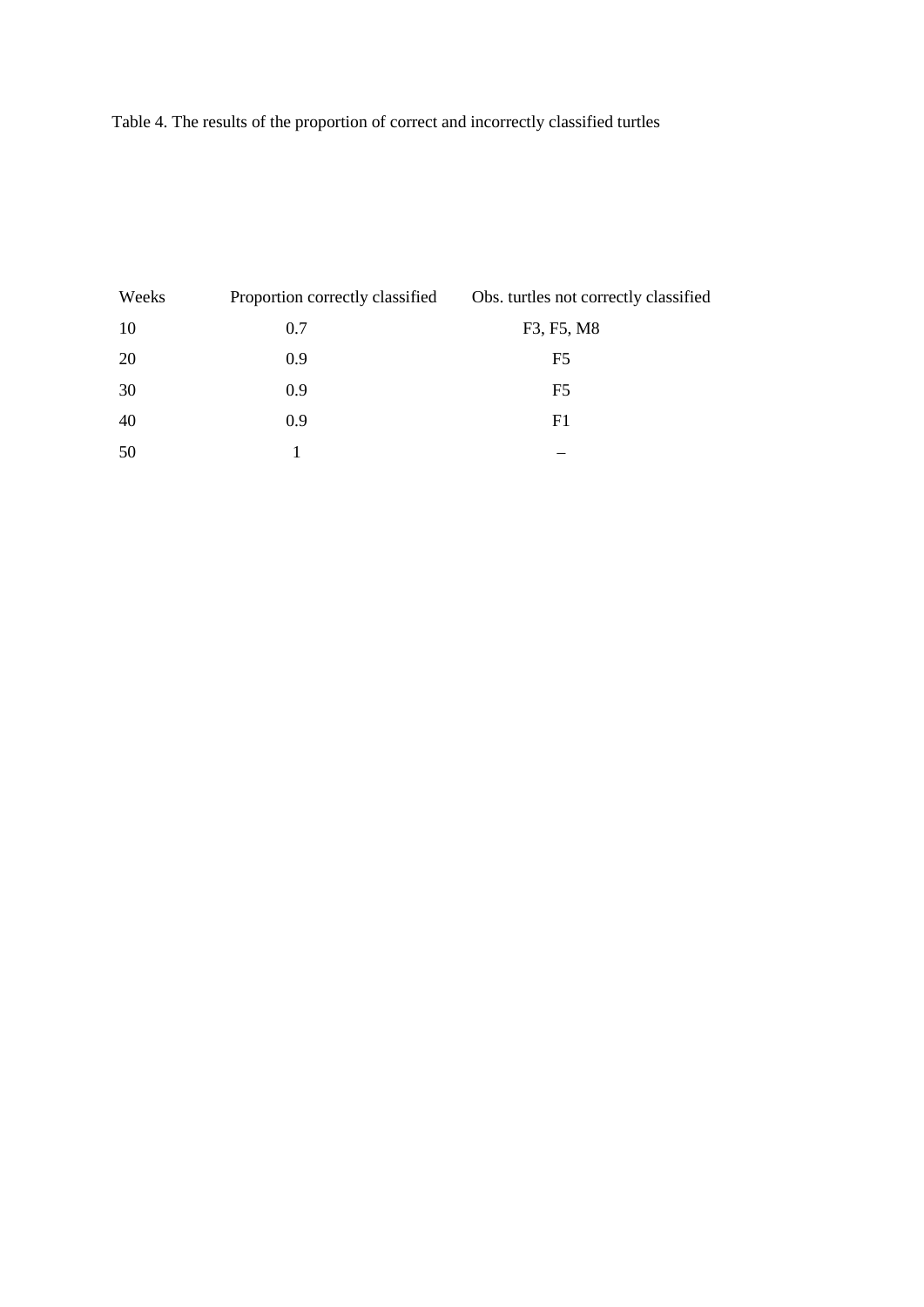Figure 1. The weight of young *E.victoriae* according to age (mean±sd).



Figure 2. The carapace length of young *E. victoriae* according to age (mean±sd).

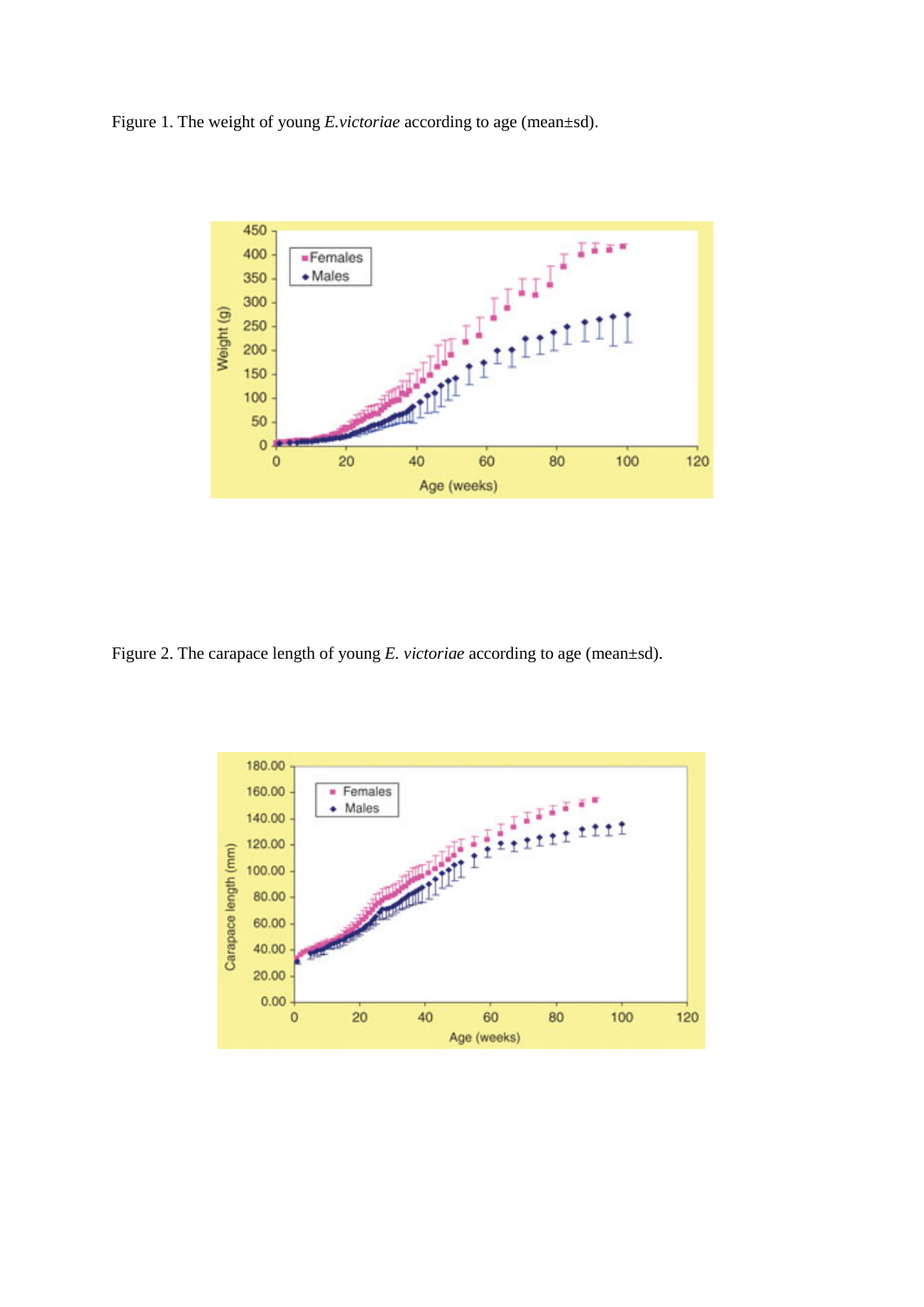Figure 3. The carapace width of young *E. victoriae* according to age (mean±sd).



Figure 4. The carapace height of young *E. victoriae* according to age (mean±sd).